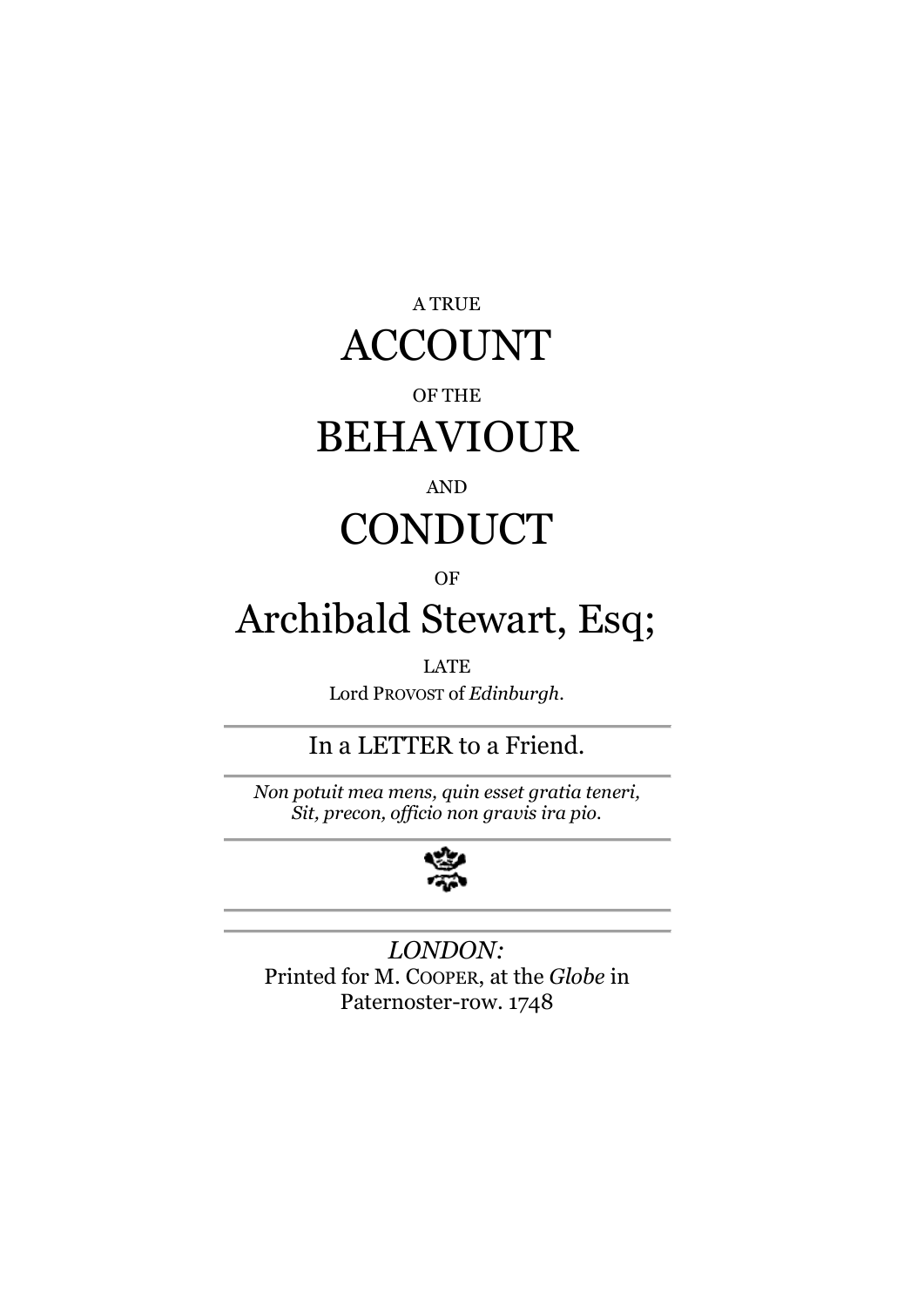## A

## TRUE ACCOUNT

### OF THE

## BEHAVIOUR and CONDUCT

#### OF

## ARCHIBALD STEWART, Esq;

#### LATE

Lord PROVOST of *Edinburgh.*

SIR,

YOU inform me that you had great Curiosity to be acquainted with all Provost Stewart's Story, and acquainted with all Provost *Stewart's* Story, and the Circumstances of his Conduct in *Edinburgh;* when that City was taken by the Rebels in 1745: And that having got Copies of the Informations for and against him, you had been frightened from the Perusal of them by the Sight of two such long Law Papers, which, you imagined, must be full of Citations and technical Terms, and abstract Reasonings, of which you are wholly ignorant. But allow me to tell you, your Delicacy is very ill founded. I shall say nothing of the Information against him; and I doubt not, but, as it was drawn by a Lawyer of known Capacity, it is as good as the Subject would admit of. But the Information for him is really an extream good Paper, and worthy of your Perusal. And could you doubt of it, when you know the Importance of the Cause, the Expectations of the Publick, and above all, when you saw, at tbe Foot, the Gentleman's Name who composed it? 1

You desire me, to .give you an Abstract of the Story, in more familiar Terms, and in a Form, which would give you less Trouble to comprehend it. I must own, I would not indulge your Laziness so far, at the Expense of my own, were .it not that I had great Obligations to

<sup>1</sup> *Mr.* Ferguson *of* Pitfour.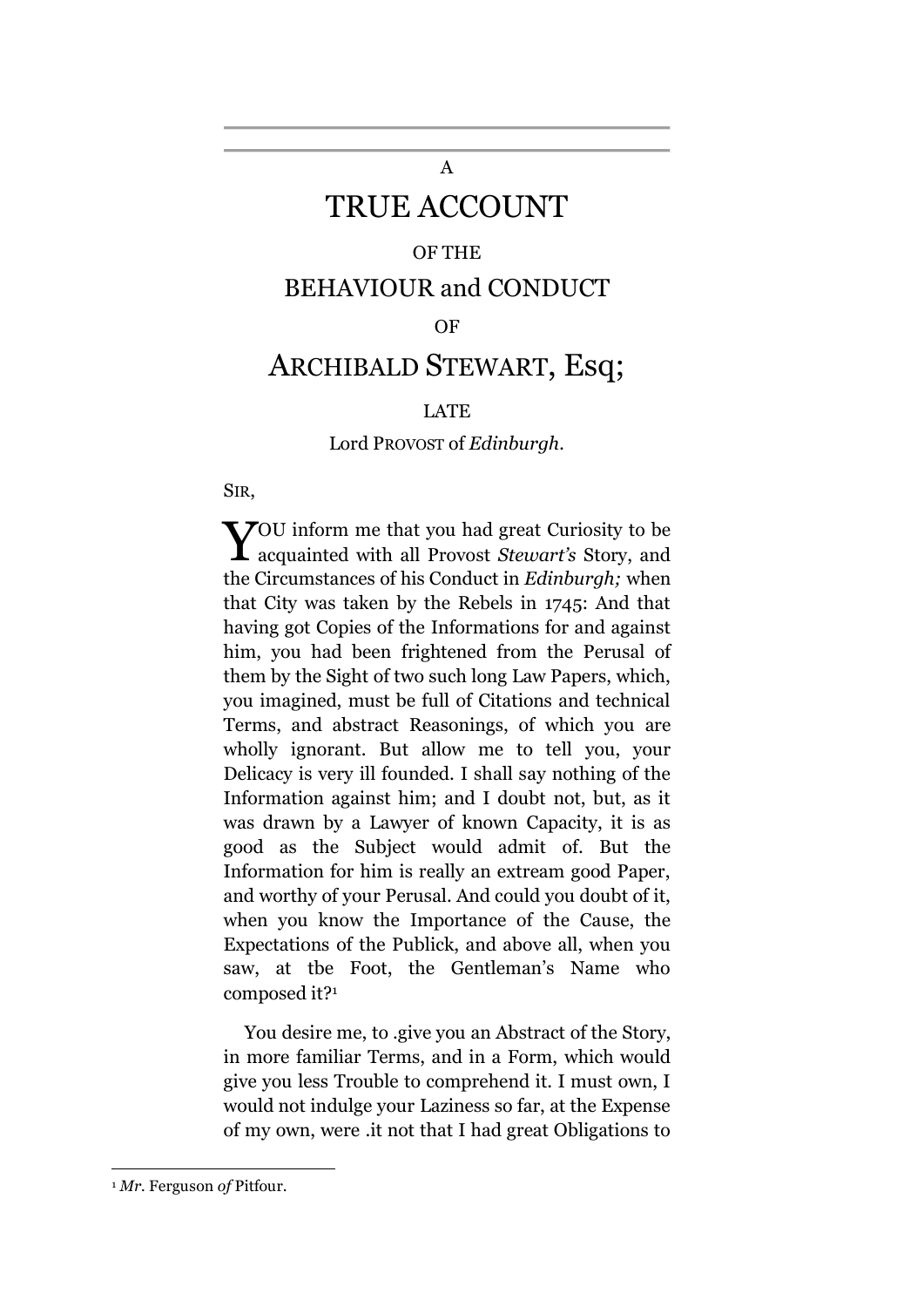Mr. *Stewart,* as well as a great personal Regard for him; and am desirous of putting his Cause in a just Light to you, who had once been so far seduced by Calumny and vulgar Reports, as to have entertained, some Doubts of his Innocence.

Your former Prejudices are not at all surprizeing. Whatever general Contempt we may entertain for popular Rumours, 'tis difficult, when they come full upon us, not to lend, at, first, some Attention to them; and, they fortify themselves with so many Stories, and such numerous Circumstances, that it becomes difficult, at first, not to give even some Credit to them. But here is Mr. *Stewart's* Advantage, which he has now happily attained, after suffering the greatest Hardships, and after the most tedious Delays: He is placed before a Court of Judicature. His Calumniators must cease their furious Obloquy and loose Accusations, and harken, to the more sober Voice of his Prosecutors. They have reduced their Charge to Article and Proposition, which they are engaged to prove and defend. He has had an Opportunity to answer; and his Answer is so good, so solid, so convincing, that the good-natured Mob begin to retract their Calumnies; and even the furious Zealots confess with Regret; that he has been so cunning and sagacious, as to screen himself from all legal Proof and Punifument: The utmost Confession, surely, you will ever expect from them.

As often as I heard this Subject handled in Conversation (and nothing else almost was talked of for some time) I desired only every zealous Declaimer to consider the Force of the Garrison which the Provost commanded, and the Strength of the Place he was to defend. These are surely: very obvious Considerations, and yet few People ever entered into them, otherwise it were impossible for such ridiculous Calumnies to have made such strong and durable Impressions. Let us run over them a little, in order to set the Matter in a just Light. This may lead us into some general, as well as particular Topics, that may not be uninstructive or unentertaining.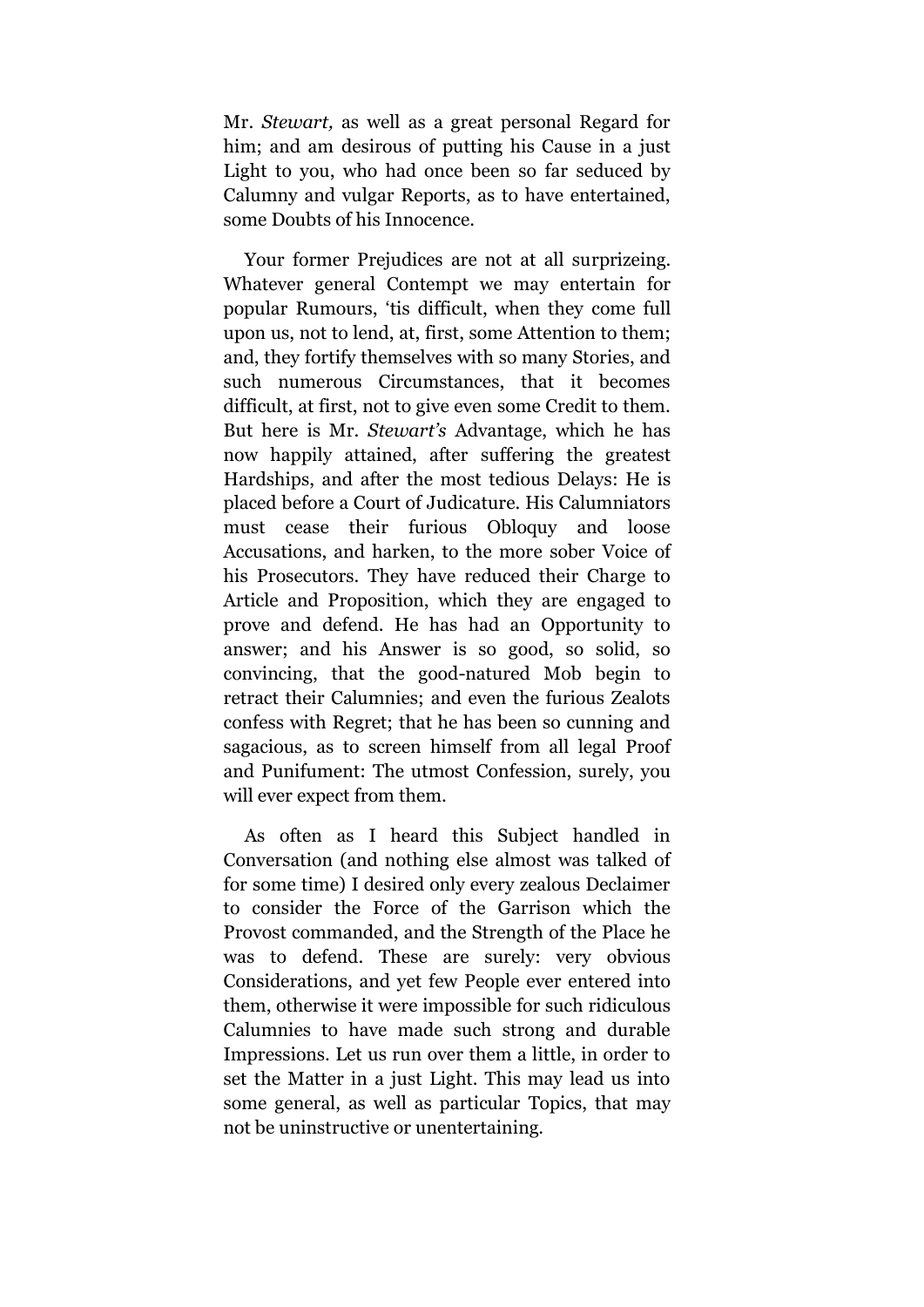The great Difference betwixt the State of this Island at present, and what it was a few Centuries ago, is obvious to every one. At that time, the whole Defence of both Kingdoms was trusted to the People; who, tho' they received no Pay, yet never neglected the Use of Arms; tho' disperst in their own Houses, yet lived under a regular military Subordination to their Superiors and Chieftains; and tho' obliged to labour for their Subsistance, considered, all of them, their civil Occupations as a Drudgery they submit to from mere Necessity, but regarded their military Atchievements as the only Source of Honour and Glory. What Actions of desperate Valour have been performed by such Troops, and what well-disputed Fields they have fought, is known to everyone that has the least Acquaintance with the History of this or of any other Nation. And the Behaviour of the present Highlander, who preserves but a small Part of these ancient Institutions, may set the Matter still more strongly before us.

The Highlanders are altogether as ignorant of Discipline as the Low-Country Ploughmen, and know as little the Nature of Encampments, Marches, Ranks, Evolutions, Firing, and all the other Parts of military Exercise, which preserves Order in an Army, and renders it so formidable. They advance to Battle in a confused Heap, which some People have been pleased to call a Column: They can use no Weapon but the Broad-Sword, which gives not one Wound in ten that is mortal, and obliges each Combatant to occupy double the Ground that would suffice, did he employ the Pushing-Sword or the Bayonet. And they become weaker by their Victories; while they disperse to their Homes, in order to secure the Plunder they have acquired: But still, as long as they retain a devoted Obedience to their; Chieftain, who is their Officer, and value themselves upon military Courage above all Endowments, they can never justly be regarded as a contemptible Enemy.

When Men have fallen into a more civilized Life, and have been allowed to addict themselves entirely to the Cultivation of Arts and Manufactures, the Habit of their Mind, still more than that of their Body, soon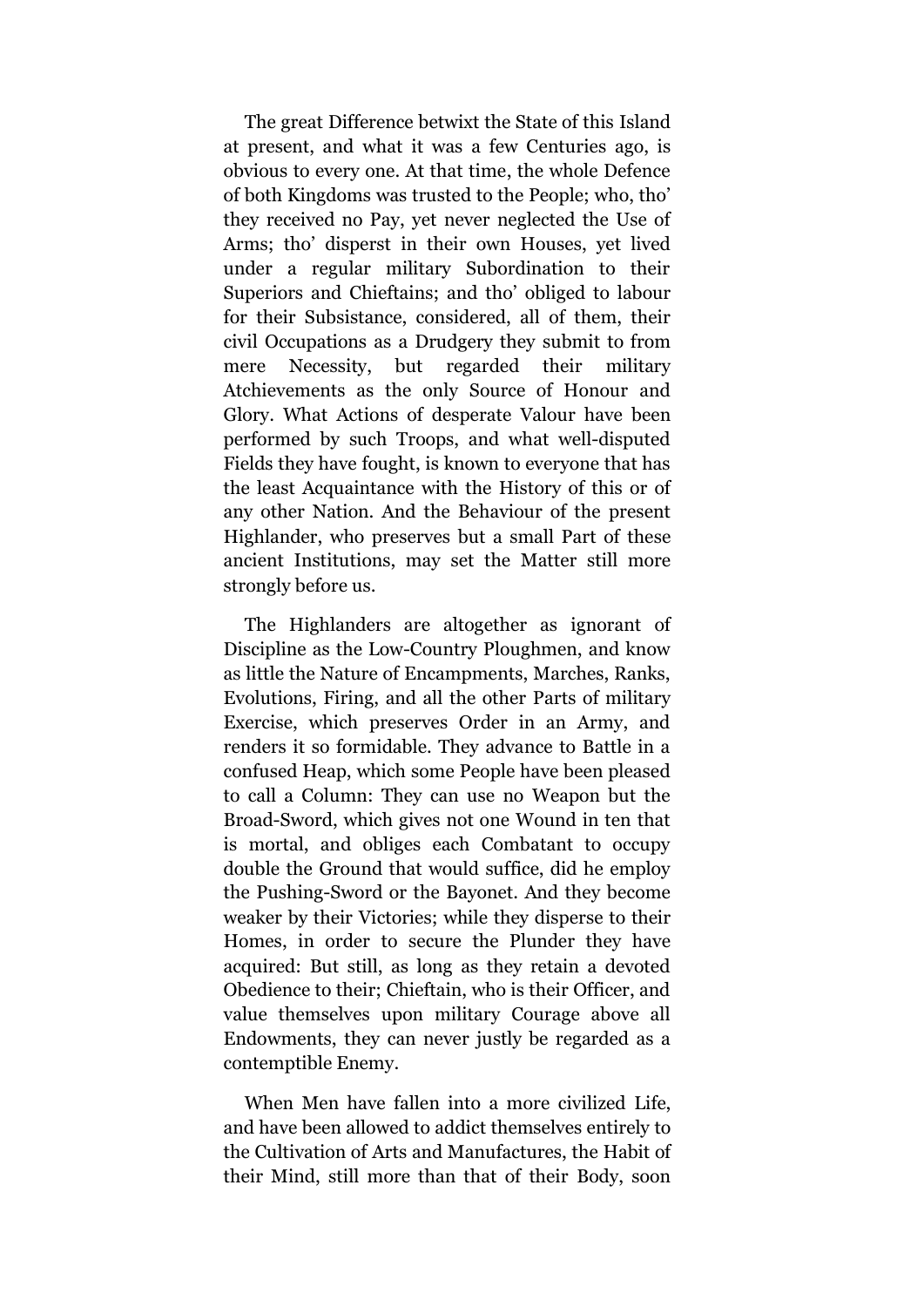renders them entirely unfit for the Use of Arms, and gives a different Direction to their Ambition. Every Man is then desirous to excel his Neighbour in Riches or Address, and laugh, at the Imputation of Cowardice or Effeminacy. But the barbarous Highlander, living, chiefly by Pasturage, has Leisure to cultivate the Ideas of military Honour; and hearing of nought else but the noble Exploits of his Tribe or Clan, and the renowned Heroes of his Lineage, he soon fancies that he himself is born a Hero as well as a Gentleman. The Songs recited at their Festivals, the Fables transmitted from their Ancestors, the continual Strain of their Conversation; all this nourishes their martial Spirit, and renders them, from their Cradle, compleat Soldiers in every thing but the Knowledge of Discipline.

In the antient Civil Wars of *Scotland,* we find that the Highland Families were always of little Weight on either Side, and that the Battles were decided entirely by the *Douglasses, Carrs, Humes,* and the other Low-Country Borderers; who, preserving the same Manners and Institutions with their Countrymen in the Mountains, had acquired a superior Address and Bravery, by their frequent Skirmishes and Battles with the *English.*

We also find, that when all the Highlanders joined to all the Lowlanders, much more numerous and brave than they, invaded *England,* under the legal Authority of their Prince or Sovereign, that Nation were s0 far from being alarmed at the Storm, that it scarce sufficed to rouse them from their Indolence and Repose. The Militia of the Northern Counties was commonly strong enough to repel the Invaders; and the Inhabitants of *London,* when Battles were fought in *Northumberland,* or the Bishoprick of *Durham* (for our Ancestors seldom advanced farther) heard of these Combats with as great Security, as now they read of the Wars betwixt the *Persians* and the Indians. 'Twas only when an ambitious Prince, like *Edward* the First or Third, undertook the Conquest of *Scotland,* that the whole Force of *England* was mustered-up against us.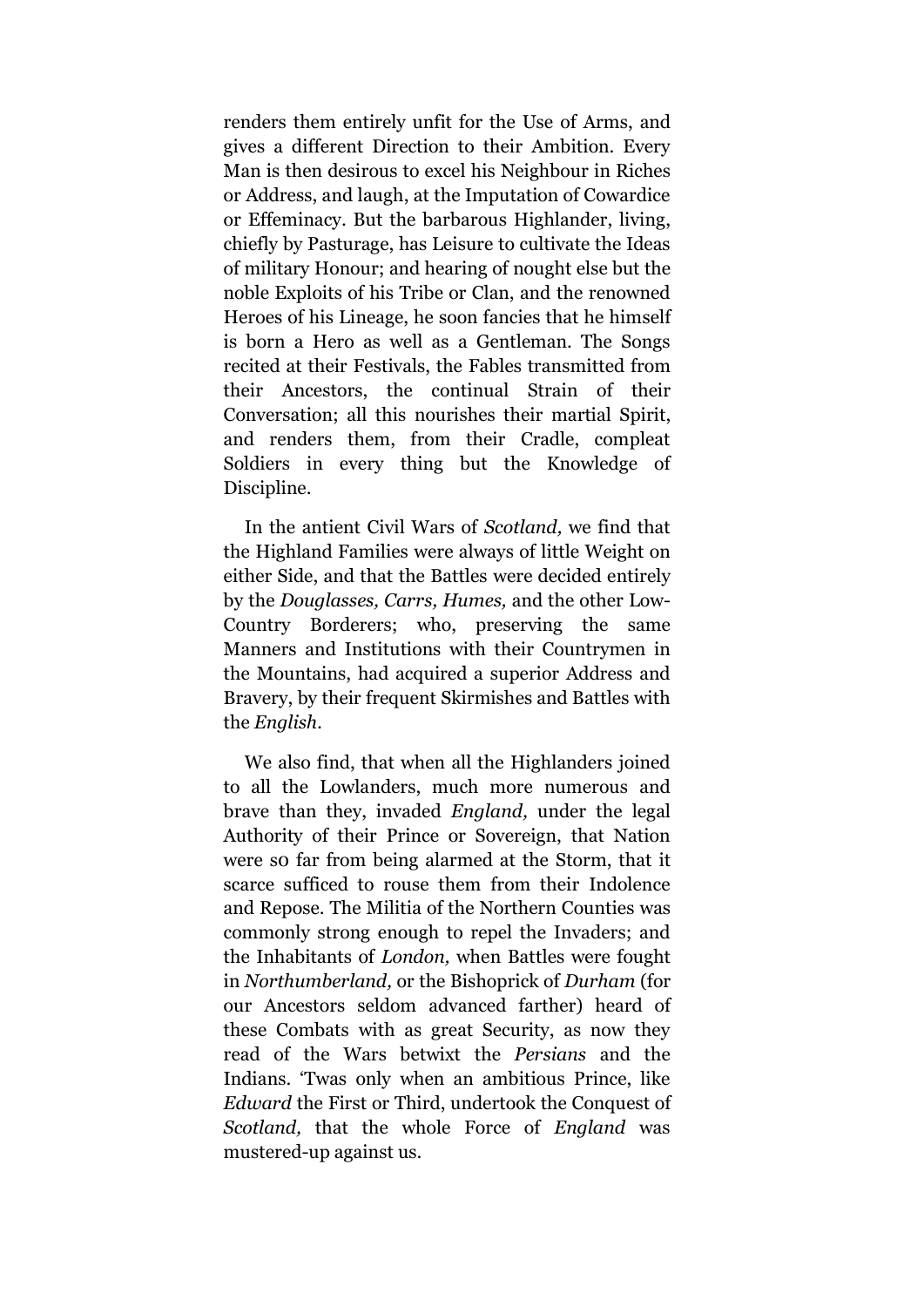But now, (how can we think of it without shame and Indignation?) when not above a fifth Part of these miserable Highlanders (who are no braver than their Ancestors) rose in Rebellion, they trampled down the whole Low-Countries, who were generally averse to their Cause, and whose Ancestors could have dissipated twenty times the Force of such Barbarians: They advanced into the middle of *England,* without meeting any Resistance: They threw a prodigious Alarm into the Capital itself, the greatest City in the Universe; they shook and rent the Whole Fabrick of the Government, and the whole System of Credit on which it was built. And tho' there were three regular Armies in *England,* each of them much more numerous than they, they retreated back into their own Country; and still maintained their Ground. Nor can any reasonable Man doubt, that if these Armies had been removed, eight Millions of People must have been subdued and reduced to Slavery by five Thousand, the bravest, but still the most worthless amongst them.

I shall never forget the Conversation on these Events, I had at that time with a *Swiss* Gentleman, that could not sufficiently admire how so great a People, who really are Lords of the Ocean, and who boast of holding in their Hand the Ballance of Power in *Europe,* could be so impotent and defenceless against so mean a Foe. *Let those Highlanders,* says he, *have invaded my Country, and the Militia of three* Swiss *Parishes* w*ould have repelled, what the whole Force of your three Kingdoms is scarce able to muster.* And if we allow only a Battalion to a Parish (which seems reasonable in so populous a Country, and where every Man is disciplined) we shall find that this Boast contains no Exaggeration, but a serious, and, to us, a very melancholy Truth.

Since then, the Disposition and Discipline of this Age and Nation is such; what reasonable Man could be surprized to hear, that the Rebels had become Masters of *Edinburgh,* while it was not defended, but deserted by its timid Inhabitants. Methinks, we should at first have expected that Event as firmly as that they would enter *Kelso, Penrith*, or any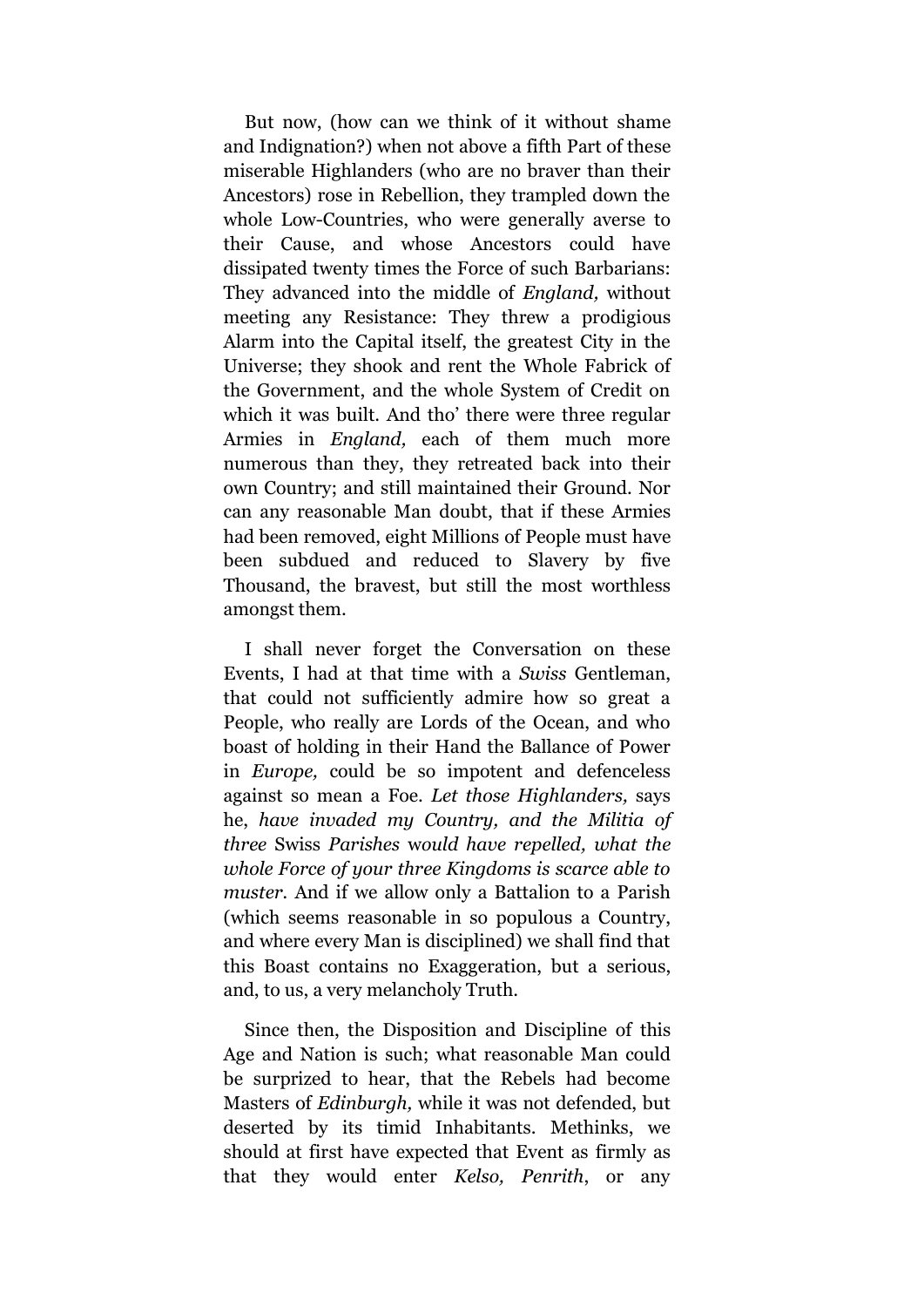defenceless open Village that lay upon their Road. I might add *London* to the Number, and suppose only, that the Rebels had advanced from *Derby,* and that Lord *Stair*, instead of encamping on *Finchly* Common, had led his Army down to *Exeter* or *Plymouth.* Would my Lord Mayor, who commands near a Million<sup>2</sup> of People, have ventured to give them the smallest Opposition; or, like a *Drawcansir*, have stood alone in their way, armed with his Mace and great Cap of Maintenance? For I take it for granted, that every Mortal, Citizen and Courtier, Laity and Clergy, Man and Woman, old and young, would have deserted him.

I wish his Majesty would be pleased to honour me with the Command of either of the *Highland*  Battalions, and that I had some honest *Jesuitical*  Clergyman to lay my Scruples; I should think it a very easy Exploit to mardi them from *Dover* to *Inverness,*  rob the Bank of *England* in my Way, and carry my Spoils, without Interruption, thro' the whole Nation; provided the Army.were disposed to continue mere Spectators of my Prowess.

To tell the Truth, one of the Persons whom I should be the most sorry to meet with on my Road, would be Mr. *Stewart.* For by all that I can learn of his Conduct, he acted the Part of so vigilant, active, and even brave a Magistrate (so far as he was tried) that he might create me some Trouble: But still, if his Force was no greater than what it was during the last Rebellion, he would not be able to give me any great Interruption.

Let us ennumerate that Force, in order to judge the better of it, and determine whether it was likely to resist the Rebels. We shall surely find a List of Heroes equal to those of which *Homer* has given us a Catalogue, if not in his *Illiad,* at least in his *Batrachomyomachia,* or Battle of the Frogs and Mice.

There were of the Town Guards ninety six Men, augmented at that Time to 126. These are rather elderly Men, but pretty well disciplined; and indeed,

<sup>2</sup> Comprehending the City of *Westminster*, and Borough of *Southwark* which are indeed more properly his Allies than Subjects.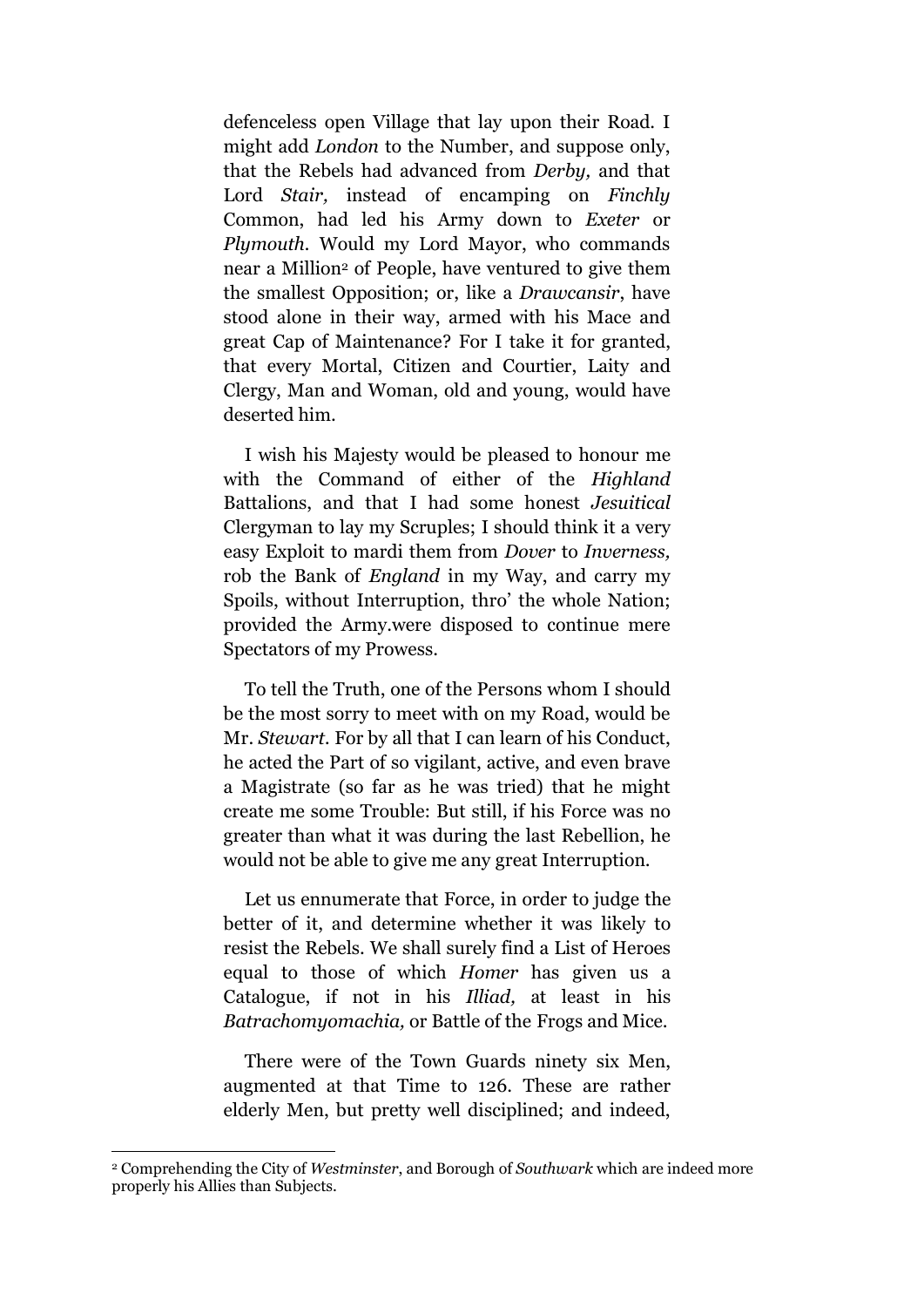the only real Force the Provost was Master of. The rest were, in a Word, undisciplined *Britons,* which implies just as formidable an Idea as undisciplined *Romans,*  or undisciplined *Indians.* They were nominally divided mto the Trained-Bands, the *Edinburgh*  Regiment, and the Volunteers. But this Division was really what the Schoolmen call a Distinction without a Difference. For with Regard to military Prowess, they were much the same.

As to the Trained-Bands,<sup>3</sup> in what Condition that formidable Body may be in at present, or might have been in, at the time of the Rebellion, I cannot tell; but I remember, when I was a Boy, I had a very contemptible Idea of their Courage. For as they were usually drawn out on Birth Days, and marched up through the main Street, it was very common for any of them, that was bolder than usual, and would give himself Airs before his Wife or Mistress, to fire his Piece, in the Street, without any Authority or Command from his Officers. But I always observed, that they shut their Eyes, before they ventured on this military Exploit; and I, who had at that time been accustomed to fire at Rooks and Magpyes, was very much diverted with their Timorousness. <sup>4</sup> However, I question not, but there are many very honest substantial Tradesmen amongst them, and as long as that is granted, I suppose they will allow anyone (to make as merry as he pleases with their military Character.

His Majesty's Warrant to raise the *Edinburgh* Regiment was not delivered to the Provost, till the 9th of *September*, seven Days before the Rebels entered the Town. The oldest enlisted, therefore, were now Veteran Troops of seven Days standing: the youngest not less than a Quarter of an Hour. Their Number might amount to about 300. I am told, that their Appearance resembled very much that of *Falstaff's* Tatterdemallion Company, which his Friend supposed

<sup>3</sup> These Trained-Bands are commonly about 1200 Men.

<sup>4</sup> 'Tis true, their Fear was better grounded than I believe they themselves imagined, for their Arms are commonly so bad, that a very moderate Charge of Powder would-have made them burst about their Ears. These were the Arms which the Provoft s0 feloniously allowed to fall into the Hands of the Rebels.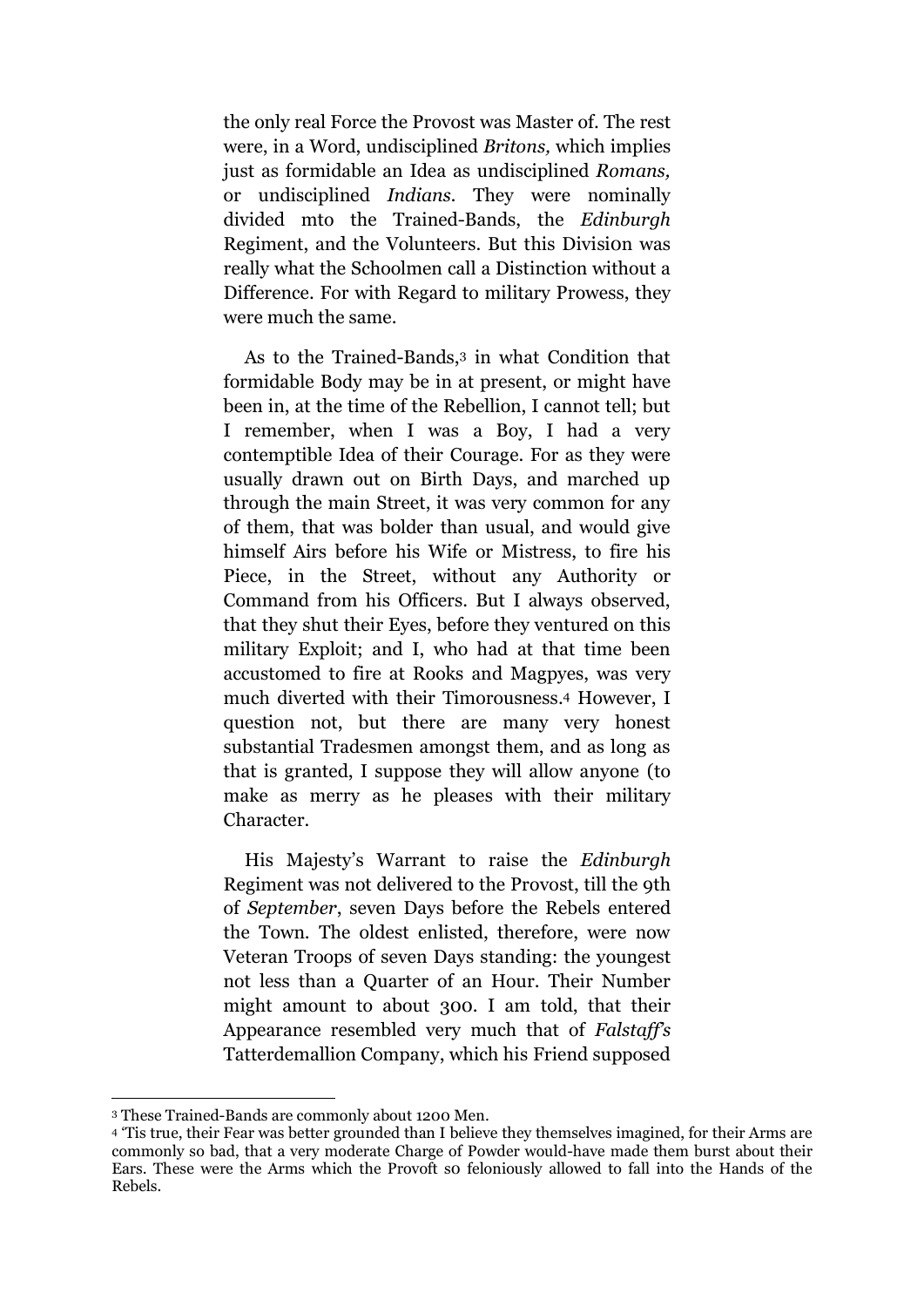he had levied by unloading the Gibbets and pressing the dead Bodies. But the merry Knight defended his Company, by saying, *Tut, mortal Men, mortal Men, good enough to toss, Food for Powder.* Tho' it·is my humble Opinion, that had the Mortality of the Regiment abovementioned depended on their being Food for Powder, they would have deserved the Epithet of the *immortal Body,* as much as the King of *Persia's* Guards, who, as *Herodotus* tells us, were dignified with that Appellation. But not to be too hard upon our Countrymen, I shaIl allow, that notwithstanding their Poverty, they would have behaved as well as the Million Regiment of *London,* so called from the Property of the Soldiers, which, it seems, amounted to that Sum.

The Volunteers, who come, next, to the Number·of 400, and close the Rear, the Post of Honour in all Retreats, will, perhaps, expect to be treated with greater Gravity and Respect: And no doubt they deserve it, were it only for their well meant Endeavours in Defence of their King and Country. As to their Discipline and Experience, it was much the same with that of the others. I need not add their Courage: For these are Points almost inseparable. Religious Zeal makes a mighty Addition to Discipline; but is of no Moment when alone. *Cromwell's*  Enthusiasts conquered all the Nobility and Gentry of *England;* and at the Battle of *Dunkirk* struck the *French* and *Spaniards* with Admiration, even under a *Turenne* and a *Condé.* But their Brethren at *Bothwell-Bridge* fled before they came within Sight of the Enemy. Which of these Examples our Volunteers were most likely to imitate, I leave to their own Conscience to determine. A Friend of mine, who has a poetical Genius, has made a description of their March from the *Lawn-Market* to the *West-Port,* when they went out to meet the Rebels; and has invented a very magnificent Simile to illustrate it. He compares it to the Course of the *Rhine,* which rolling pompously it Waves through fertile Fields, instead of augmenting in its Course, is continually drawn off by a thousand Canals, and,·at last, becomes a small Rivulet, which loses itself in the Sand before it reaches the Ocean.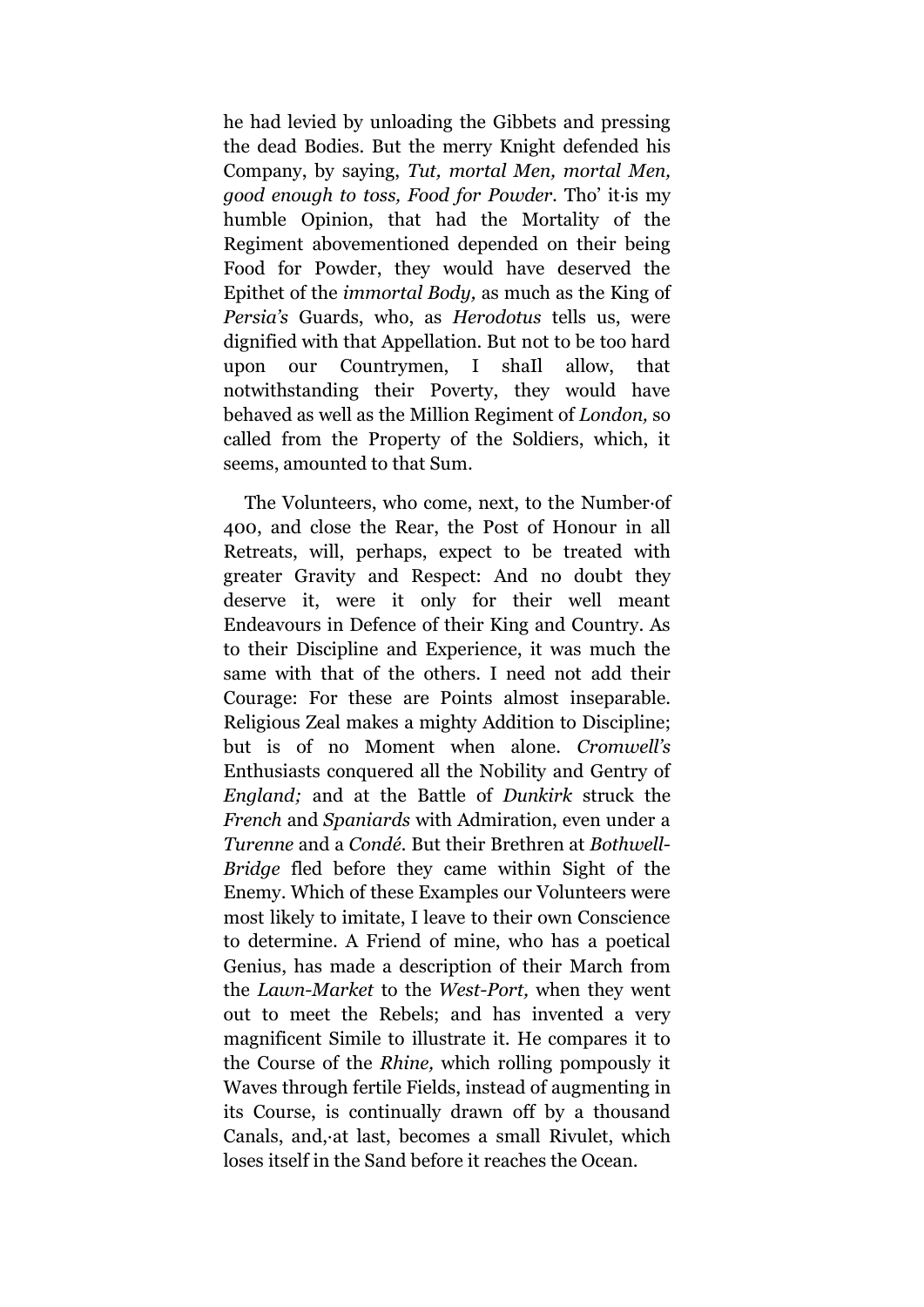Such were the Forces over whom the Provost had some Authority. His Auxilialries were two Regiments of Dragoons, under Mr*.* F———, then a Brigadier General, now happily a Major General, in his Majesty's Service. Of what Importance these were to the Defence of the Town, shall be considered afterwards.

I remember *Cardinal de Retz* says, that a, great Prince made very merry with the new levied Troops of *Paris,* during the Civil Wars; and when he mentioned the Defence that might be expected from the City against the King's Troops, usually called it, *La guerre des pots de chambre,* The War of the Chamber-pots. As it is well known, that a Chamber-pot is a very formidable Machine in *Edinburgh,* I wonder it has not been comprized amongst Provost *Stewart's* Forces; at least, amongst his Auxiliaries, in Conjunction with the rest abovementioned.

Having thus given a faithful Account of the Garrison, let us now bestow some Considerations on the Place, the Defence of which was expected from Mr. *Stewart,* and which he is supposed to have lost by Negligence or bad Intentions. A weak or no Garrison, in a Place weakly fortified, or not fortified at all, must be the Consummation of all Weakness. We are forbid by Philosophy to seek for more Causes then are requsite to explain any Phænomenon. And I think it will fairly be allowed, that if these two Circumstances are admitted, 'twill be quite superfluous to have recourse to a third, *viz.* a weak or a treacherous Governor, in order to account for the Surrender of the Place.

You know, that the City of *Edinburgh* is surrounded for the greatest part, by a plain Wall about twenty Foot high, where highest, and about two and a half or three Foot thick, where thickest. It is not, in many Places, flanked by any Bastions: It has not Strength or Thickness enough to bear Cannon. The Besieged would not even have room to handle or charge their Pieces; but must be set up aloft as Marks to the Enemy, who can annoy them infinitely more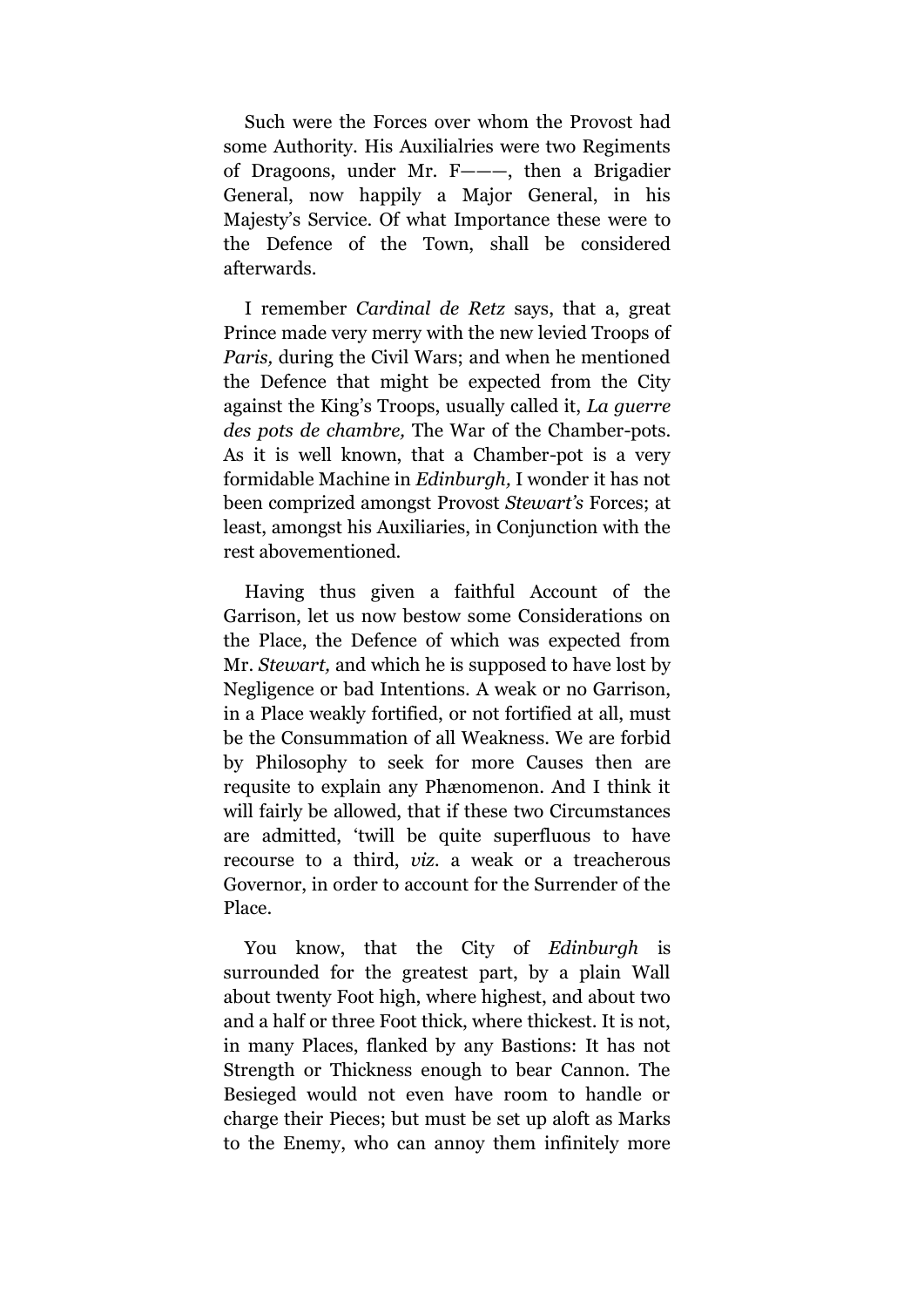and receive less Harm from them, than if both stood in an open Field.

You know, that this Wall, tho' near two miles in Length, surrounds not the whole Town, but is supplied on the North by a Lake which is fordable in many Places.

You know, that this Wall, for a very considerable Space, is overlooked by Houses, which stand within five or six Paces of it, and which it was impossible to destroy because of their Number and Value.

The Town is supplied with Water entirely by Pipes. Its Bread is even, strictly speaking, its daily Bread. For the Bakers never have by them more flower than serves them a Day, but bring it continually from their Milns on the Water of *Leith,* as Occasion requires.

Besides, as happens in all Civil Wars, there were so many disaffected Persons in Town, that had it been held out but for three Hours (which, indeed was impossible) it was justly feared, that it would have been set on fire from within, in order to facilitate the Entry of the Rebels; nay, it was easily possible for the Rebels themselves to set fire to it from without, and force it, by that means, to a speedy Surrender.

It is obvious to every one, however ignorant of military Affairs, that any Governor who incloses himself in such a Place, fights with Disadvantage, and has infinitely better chance for Sucess, if he fairly opens his Gates, and marches forth to combat his Enemy in an equal Battle. For not to insist on the other Disadvantages above mentioned, the Circuit of these Walls is too large to be guarded by any moderate Garrison; the Enemy can draw them together to any one Place by a false Alarm, in the Night, or even in the Day; while he breaks in at a distant Place, that is weakly defended, and the Garrison, entangled among the Houses and Garden-Walls, must be cut in Pieces, almost without Resistance.

This Measure therefore, of meeting the Rebels before they, reached *Edinburgh* was very prudently resolved on by General *Guest,* on the sixteenth of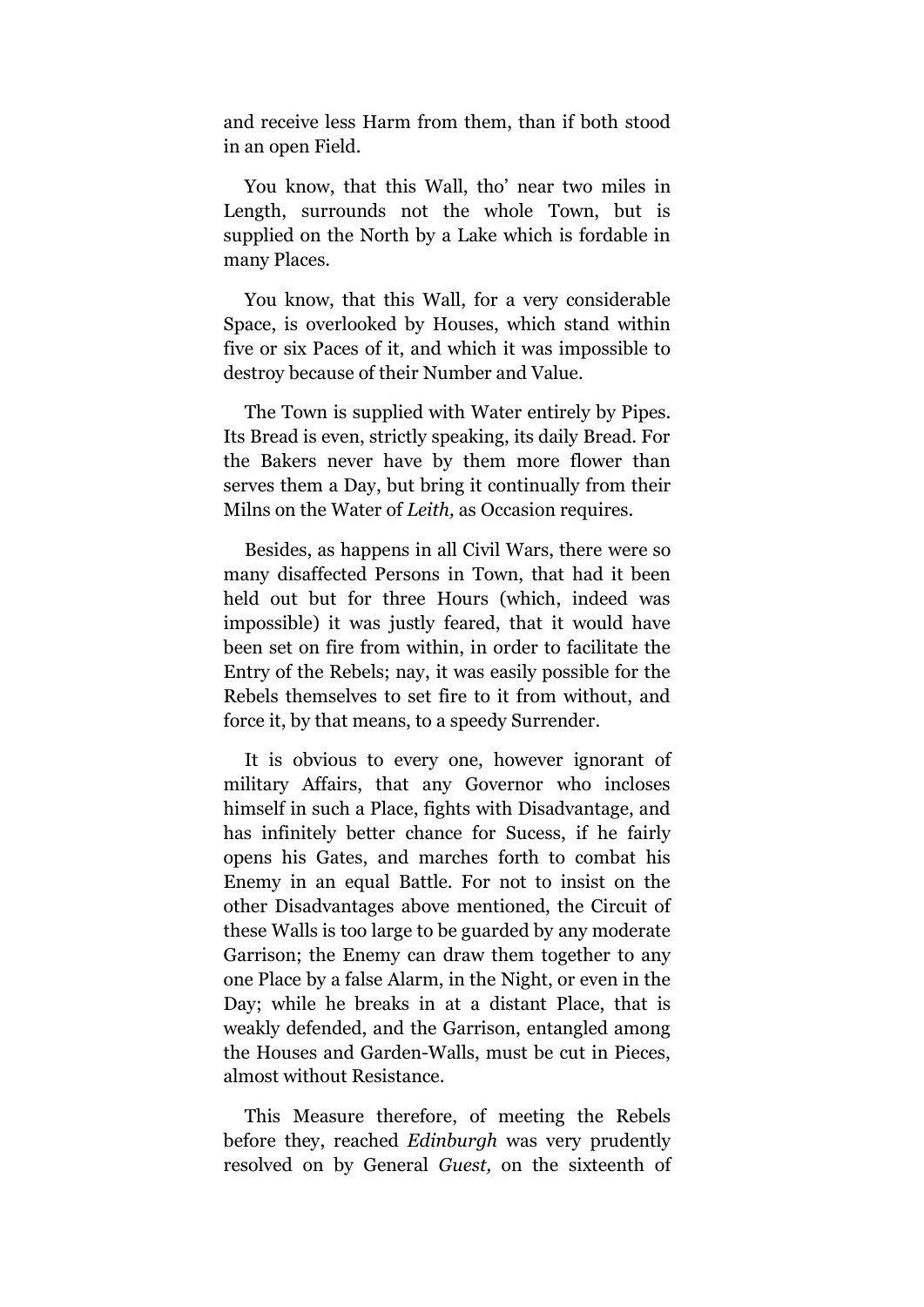*September,* when Intelligence was brought, that the Highlanders were approaching; and he ordered Brigadier *F——* to advance with his Dragoons to the *Colt-Bridge* for that Purpose; he also desired Mr. *Stewart* to join what Infantry he could to sustain the Dragoons. The Provost ordered upon this Duty all the Town Guards, and all the *Edinburgh* Regiment that were fit for Service. He had no Power to order the Volunteers out of Town: He only consented, that, as many as pleased, should be allowed to march out. But, it seems, they had as little Inclination to go, as he had Power to order them; a few of them made a faint Effort; but, 'tis said, met with Opposition from some of the *zealously affected,* who represented to them the infinite Value of their Lives, in comparison of those Ruffians, the Highlanders. This Opposition they were never able to overcome.

Brigadier *F——* (whose Conduct in this whole Affair is too remarkable to be forgot5) tho' he had only two Regiments of Dragoons, and a very few Infantry, was still a formidable Enemy to the Rebels. For, as much as regular veteran Infantry are superior to Cavalry, as much are Cavalry, especially in an open Field, superior to an irregular Infantry, such as the Highlanders; who cannot keep their Ranks, wherein consists all the Force of Foot; who cannot fire regularly in Platoons; who know not the Use of the Bayonet, and whose sole Weapon is their Broad-Sword, in which a Horseman, by his very Situation, has an infinite Advantage above them.; Or if it were too sanguine to hope for a Victory from such a Force as the Brigadier commanded, a leisurely and a regular Retreat might at least have been made, tho' he had advanced within a Musket-shot of the Enemy.

But before the Rebels came within Sight of the King's Forces, before they came within three Miles distance of them, Orders were issued to the Dragoons

<u>.</u>

Chartis inornatum sileri, Totve tuos patiar labores

<sup>5</sup> Non ego te meis

Impune, Lolli, carpere lividas

Obliviones: Est animus tibi Rerumque prudens, &c. &c.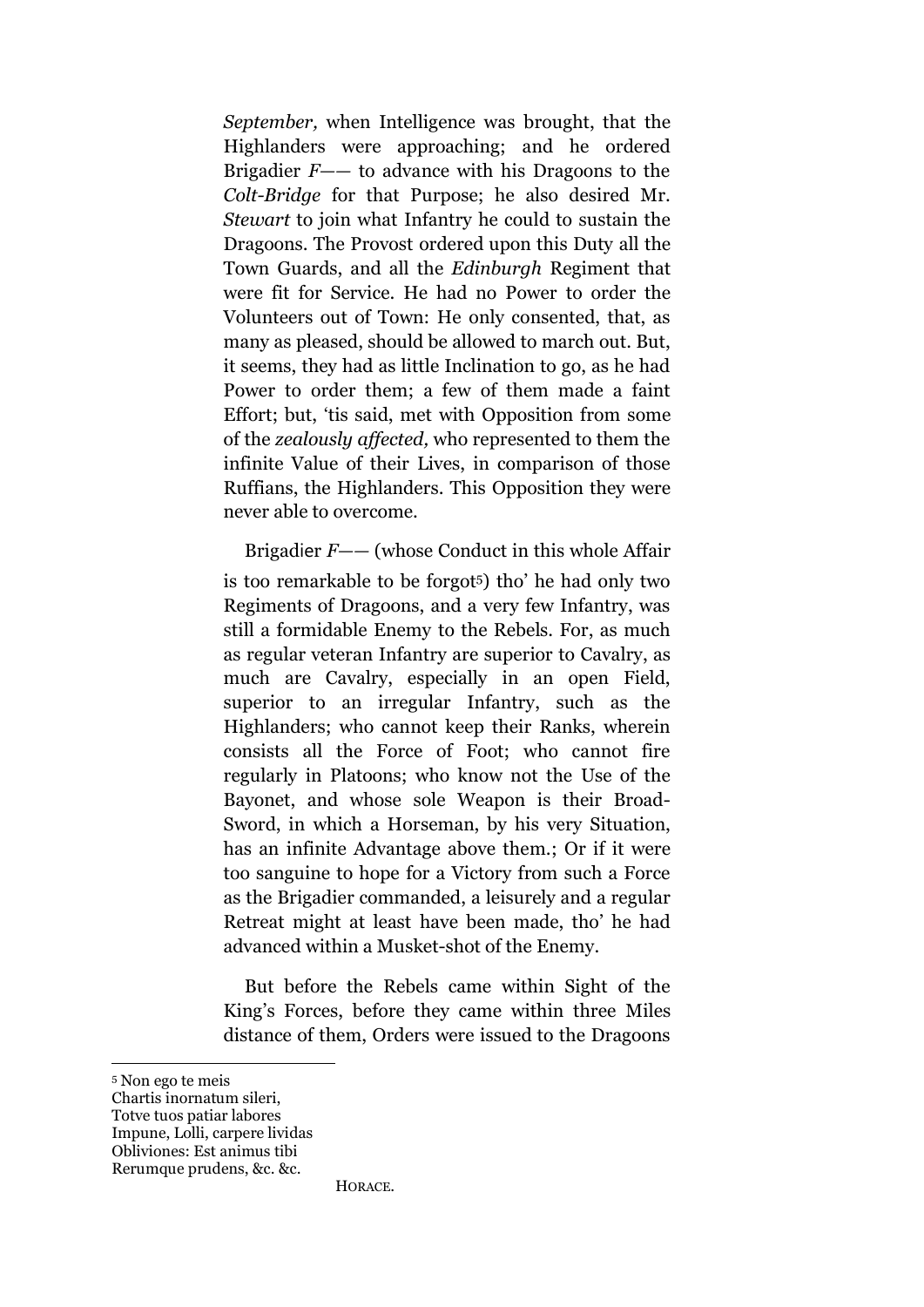to wheel; which they immediately did, with the greatest Order and Regularity imaginable. As 'tis known, nothing is more beautiful than the Evolutions and Motions of Cavalry, the Spectators stood in Expectation what fine warlike *Manœuvre* this might terminate in; when new Orders were immediately issued to retreat. They immediately retreated, and began to march in the usual Pace of Cavalry. Orders were repeated, every Furlong, to quicken their Pace; and both Precept and Example concurring, they quickened it so well, that before they reached *Edinburgh,* they had come to a pretty smart Gallop. They passed, in an inexpressible Hurry and Confusion, through the narrow Lanes at, *Barefoot's*  Parks, in the Sight, of all the North Part of the Town, to the infinite Joy of the Disaffected, and equal Grief and Consternation of all the other Inhabitants. They rushed like a Torrent down to *Leith;* where they endeavoured to draw Breath: But some unlucky Boy (I suppose, a *Jacobite* in his Heart) calling to them that the Highlanders were approaching, they immediately took to their Heels again, and galloped to *Prestonpans*  about six Miles further. Here in a literal Sense, *Timor addidit alas,* their Fear added Wings; I mean to the Rebels. For otherwise, they could not possibly imagine, that these formidable Enemies could be within several Miles of them. But at *Prestonpans,* the same Alarm was renewed, *The Philistines be upon thee Sampson,* they galloped to *Northberwick;* and being now about twenty Miles on the other Side of *Edinburgh,* they thought they might safely dismount from their Horses, and look out for Victuals. Accordingly, like the antient *Grecian* Heroes, each of them began to kill and dress his Provisions. *Egit amor dapis atque pugnæ,* they were actuated by the Desire of Supper and a Battle. The Sheep and Turkies of *Northberwick* paid for this warlike Disposition. But behold! the Uncertainty of human Happiness; when the Mutton was just ready to be put upon Table, they heard, or thought they heard, the same Cry of the Highlanders. Their fear proved stronger than their Hunger; they again got on Horseback, but were informed time enough of the falseness of the Alarm, to prevent the spoiling of their Meal.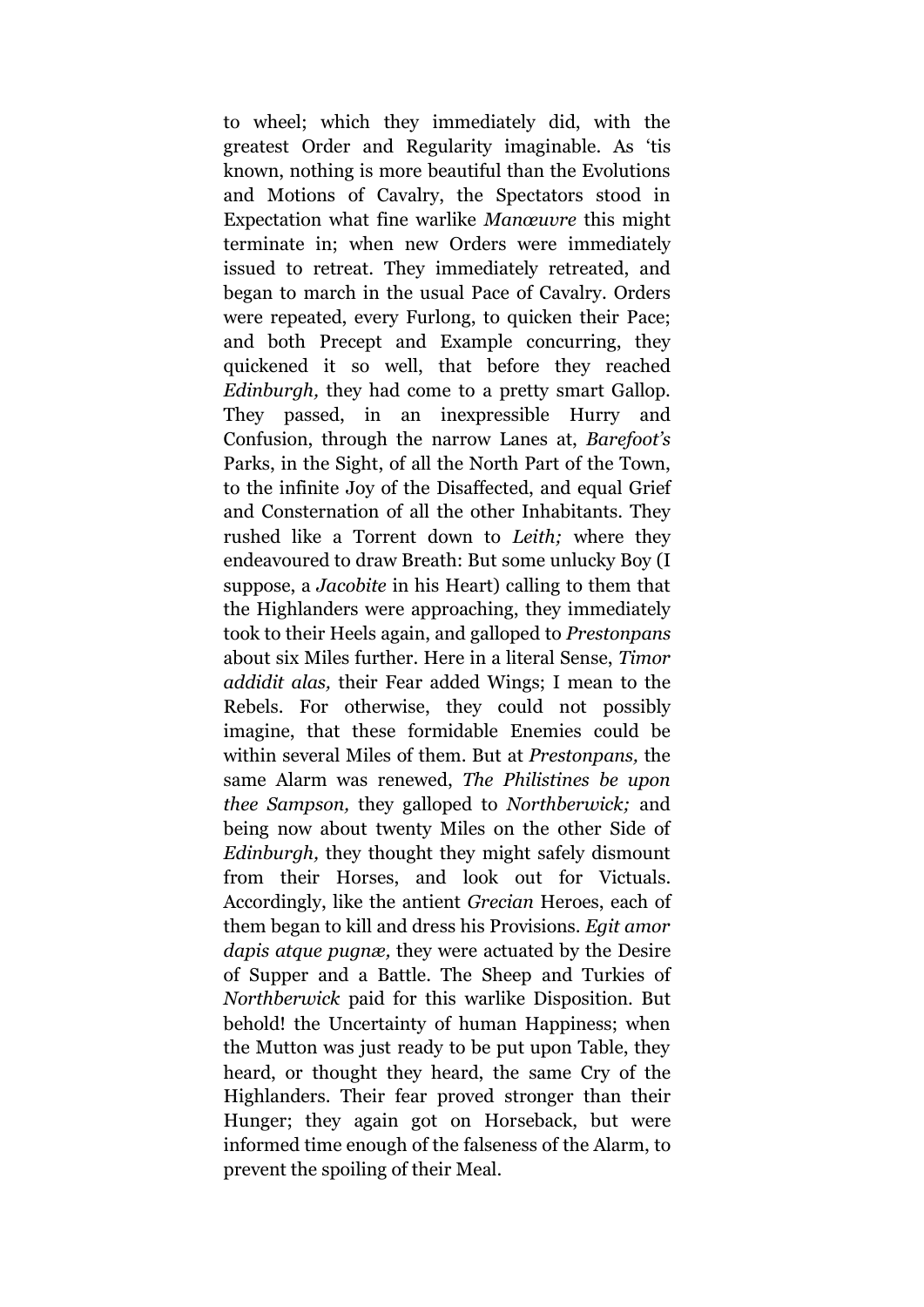By such Rudiments as these, the Dragoons were trained; till at last they became so perfect in their Lesson, that at the Battle of *Preston,* could practice it of themselves; tho' there the same good Example was not wanting.

I have seen an *Italian* Opera called *Cæsare in Egitto,* or *Cæsar* in *Egypt;* where in the first Scene *Cæsar* is introduced in a great Hurry, giving Orders to his Soldiers, *Fugge, fugge: a'llo* s*campo.* Fly, fly: to your Heels. This is a Proof*,* that the Commander at the *Colt-Bridge* is not the first Hero that gave such Orders to his troops.

'Twas in Consideration of such great Example, I suppose, that he has been so honourably acquitted<sup>6</sup>, and since promoted; while Mr. *Stewart* has been imprisoned for fourteen Months, forced to give a Recognizance of 15000*l.* for his Appearance and three times, in a manner, brought upon his Trial. So true the old Proverb, *That it is safer for one Man to steal* a *Horse, than for another to look over a Hedge.*

But Mr*. Stewart* asserts, very justly, that he neither stole the Horse, nor looked over the Hedge. He neither incurred any real Guilt, nor gave the smallest Foundation for any such Suspicion; the only adviseable Expedient for saving the Town was tried; and failing, with such multiplied Circumstances of Terror and Consternation, it left him, if possible, in a worse Situation than before, by that Discouragement, with which it imprest everyone. The Volunteers, before that time, had thought fit of themselves to give up their Arms to the Castle; the *Edinburgh* Regiment had also given up their Arms: The Burghers or Trained-Bands, deserted by the regular Forces, refused to expose their Lives, when they understood, by repeated Threatnings from the Rebels, that every Man, who made any Resistance, should be put to Death. In short an universal Panic, and that not groundless, had seized the People. 'Tis what the bravest and best disciplined Forces have been subject to, and what is, with great Difficulty cured, by the

<sup>6</sup> Upon his Trial, he justifed himself at Mr. *Stewart's* Expence, and threw much Blame upon the Provost.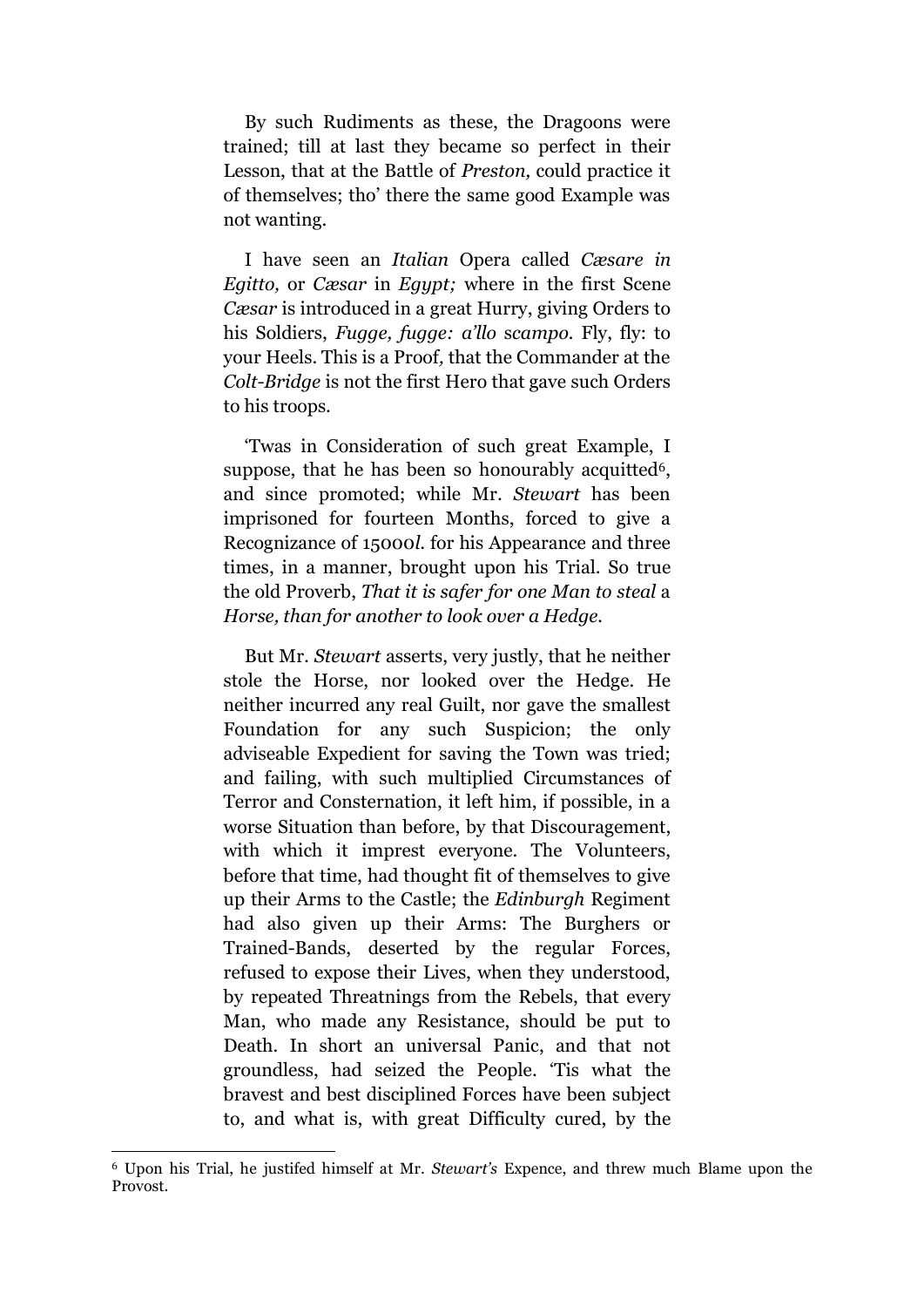most expert Commanders. But 'tis unavoidable in every undisciplincd Multitude, and is there perfectly incurable.

What tho' some faint Glimpse of Hope was afforded, by the Intelligence received, towards the Evening of this fatal Day, that Sir J— C—*,* with his Army had been seen at Sea, off *Dunbar.* This Succour was too distant to relieve them·from an Enemy, who was at their Gate. And the Minds of Men were now unbent, and had, with great Reason, abandoned all Thoughts of Defence, which they could not resume again, in such immediate Danger, and without any probable or possible View of Success.

In this Confusion, when nobody did his Duty, when nobody but Mr. *Stewart* seemed to think he had now any Duty to do, the Town always ungarrisoned, always unfortified, now in an universal Consternation, perhaps divided within itself, was entered without Resistancc by the Rebels.

I should think it an Affront on your Understanding to shew you more particularly how unavoidable this Event is to·be esteemed; and therefore having put this main Point in a just Light, I shall touch, tho' briefly, on the other Articles of Accusation. They are, I own, like the Provost's Forces*,* pretty numerous; but surely the most disorderly, undisciplined Rabble that ever were led into the Field. They are rather the Subject of Ridicule than of any serious Opposition. For Instance.

The Lord Justice Clerk, several of the Judges, along with the King's Council, gave it unanimously as their Opinion, that the levying of a Regiment, without his Majesty's Warant, was illegal: His Majesty, when applied t0, confirmed that Doubt by granting that Warrant: And the plain Words of the Statute requires such an Authority; yet the raising a Doubt upon this Head is deemed a Crime; tho' that Doubt, or any other Doubt, were it ever so ill grounded, must be allowed intirely innocent7.

<sup>7</sup> Article the 1st.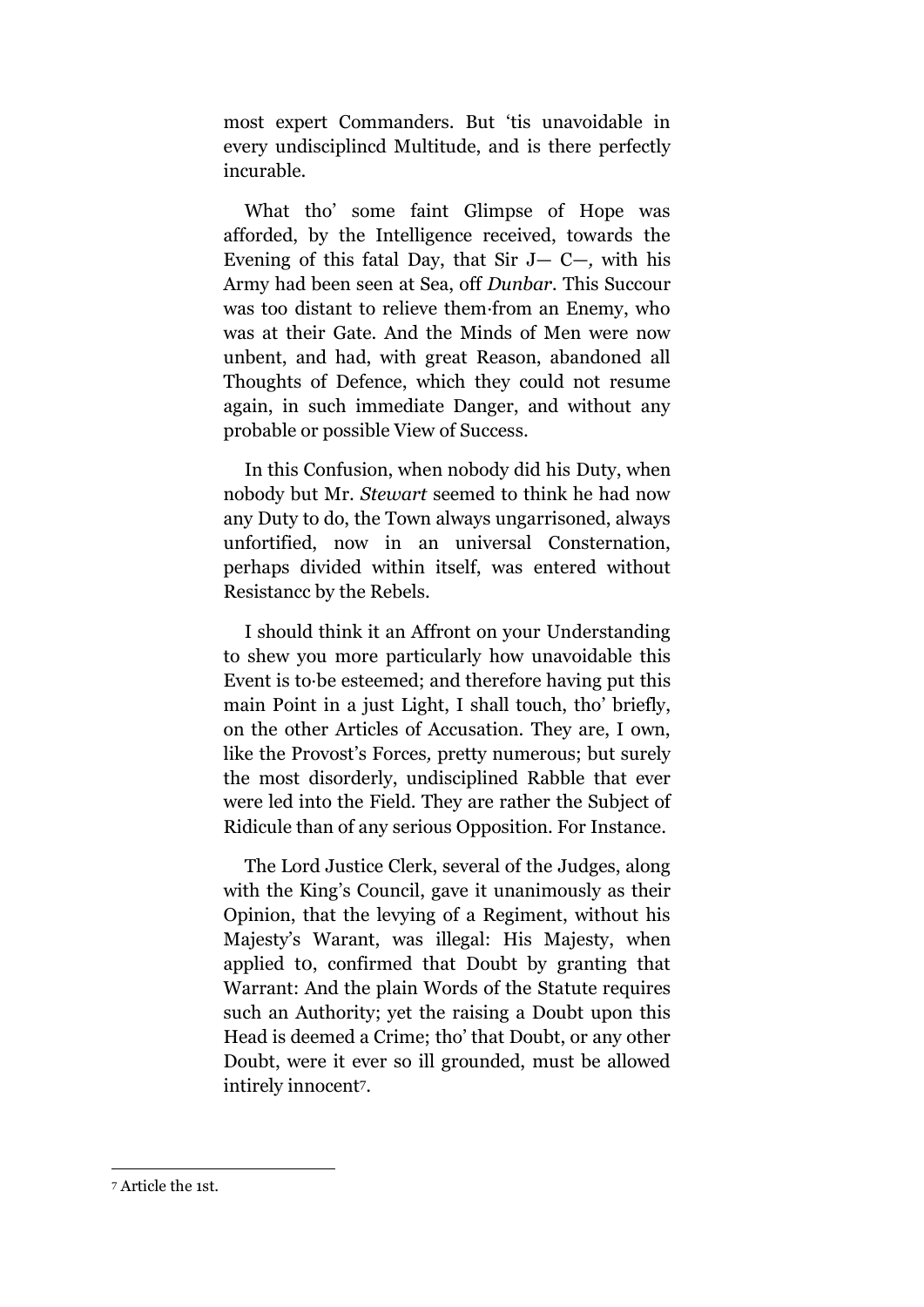The Provoft also is said to have raised a Doubt about the Legality of inlisting the Volunteers. And indeed, this Case is so much alike, or so much the same with the other, of raising a Regiment, that no wonder such a Scruple did arise. But he took Care, immediately, to consult the Lord Advocate; and he also took Care, immediately, to acquiesce in his Lordship's Judgment. Yet this is one Article of Charge against him8.

The Town-Council intrusted the Inspection and Care of the Work to a Committee under another Person: The Works projected were all finished before the Arrival of the Rebels. Are you not surprized he must answer for them, as if they were unfinished; or, as if they had chiefly been put under his Direction9.

Some Zealots had proposed to set up Marks of Distinction, from mere Suspicion on several Citizens, who behaved themselves peaceably. The Provost rejected so imprudent, so pernicious a Measure. Is he therefore criminal10? He offered Pay and Victuals to some Volunteers; that came from the Country; need I repeat the Question, if this Proposal renders him criminall<sup>11</sup>?

A Gentleman, Mr. *Alves,* travelling on the Road towards *Edinburgh,* passes the Rebels; and the Duke of *Perth* gives him a threatning Message to deliver to the Provost: The Provost does not immediately commit him; both because it did not appear, that he was any way guilty, in relating to the Chief Magistrate, a Story in which· he had been involuntarily engaged; and because there was Danger of spreading the Story the faster, and intimidating the Inhabitants, by such a Commitment. Hearing a few Hours afterwards, that the Gentleman had been so imprudent as to tell his Message to others, he immediately committed him. You are not surprized, I suppose, after what you have

- <sup>9</sup> Article the 3d.
- <sup>10</sup> Article the 4th.

<sup>8</sup> Article the 2d.

<sup>11</sup> Article the 5th.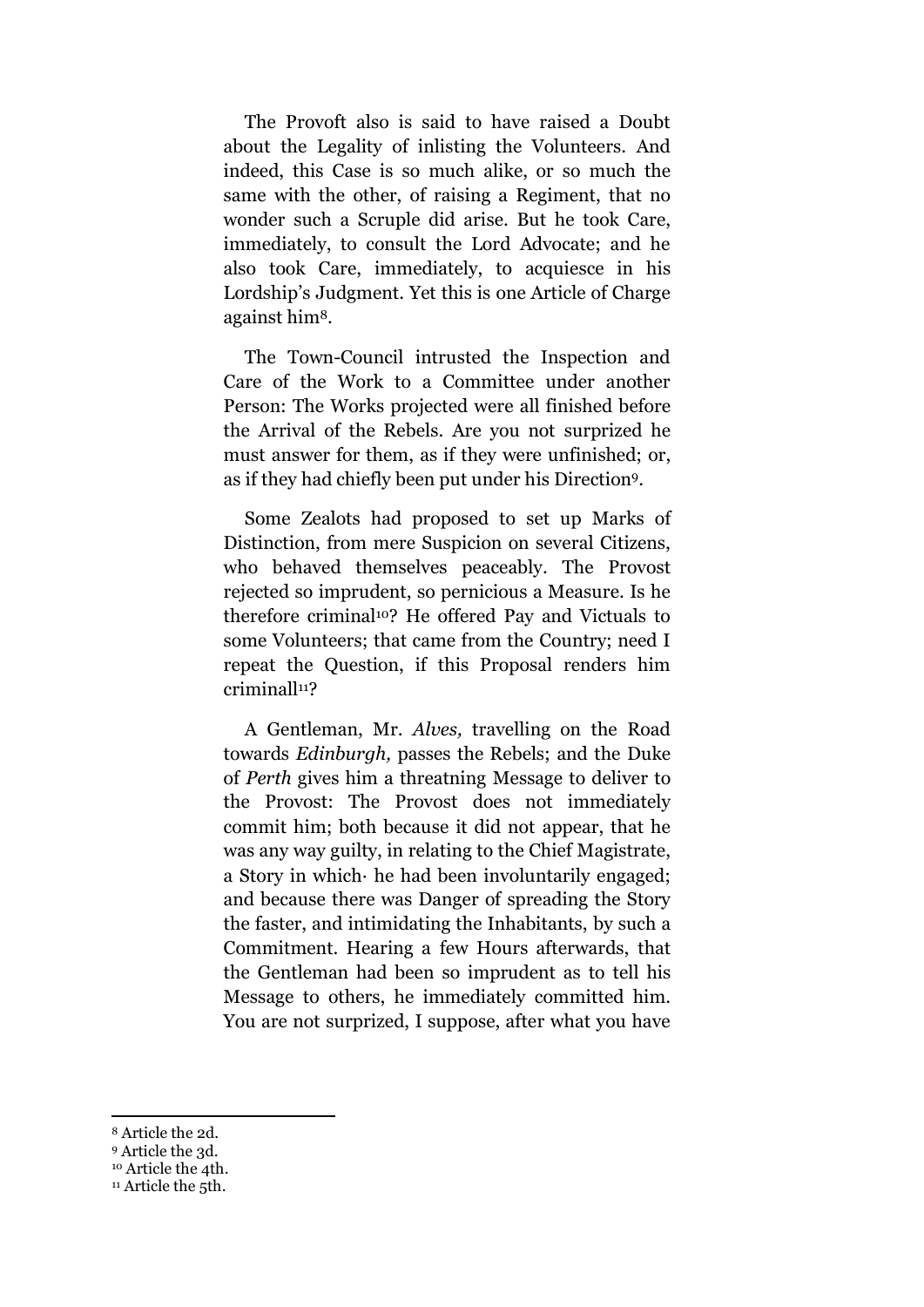read above, to find, that this is an Article of Accusation<sup>12</sup>.

He is also charged with receiving a Petition from the Inhabitants, keeping a Meeting with them, and hearing a Letter read from the Pretender's Son. The receiving the Petition was innocent, and also unavoidable, unless he had shut himself up in his Closet. The calling a meeting of the Inhabitants at such a Juncture, would also have been innocent. But he called no such Meeting. The Inhabitants, under Terror of the approaching Danger, pressed in upon him wherever he went, and would have their Complaints and Remonstrances heard; and the Provost, so far from consenting to read the Letter, Openly and strongly opposed it, and left the Company to avoid hearing it<sup>13</sup>. All these Facts are public and notorious.

On the 15th of *September,* the Provost was called in the Evening to Lord Justice Clerk's, where Lord Advocate, General *Guest,* Brigadier *F—*, and several other Officers, were present. A Proposal was there made, that the Dragoons should be brought into Town, with a View to give them some Rest and Refreshment, and have their Horses fed in the Streets. But upon Reflection it appeared, that the Avenues of the Town might be taken possession of by the Rebels, and the Streets barricadoed, the Houses lined, and the Dragoons by that means fall into the Hands of the Enemy. This Proposal, therefore, was most justly rejected. Next Day, after the near Approach of the Rebels, after the Flight of the Dragoons, after the universal Consternation of all Ranks, Mr. *Stewart*  refused to sign any Order to these Dragoons, over whom he had no Authority, to return and enter into the Town; tho' he promised them all Kind of good Reception and Entertainment, if they thought proper to come. When I find the Refusal to sign such an Order, stated as an Article of Accusation against the Provost, I cannot think but the Accuser, foreseeing the Circumstances of Merit, which the Accused would plead, laid immediate Claim to them as his own Right;

<sup>12</sup> Article the 6th.

<sup>13</sup> Article the 7th.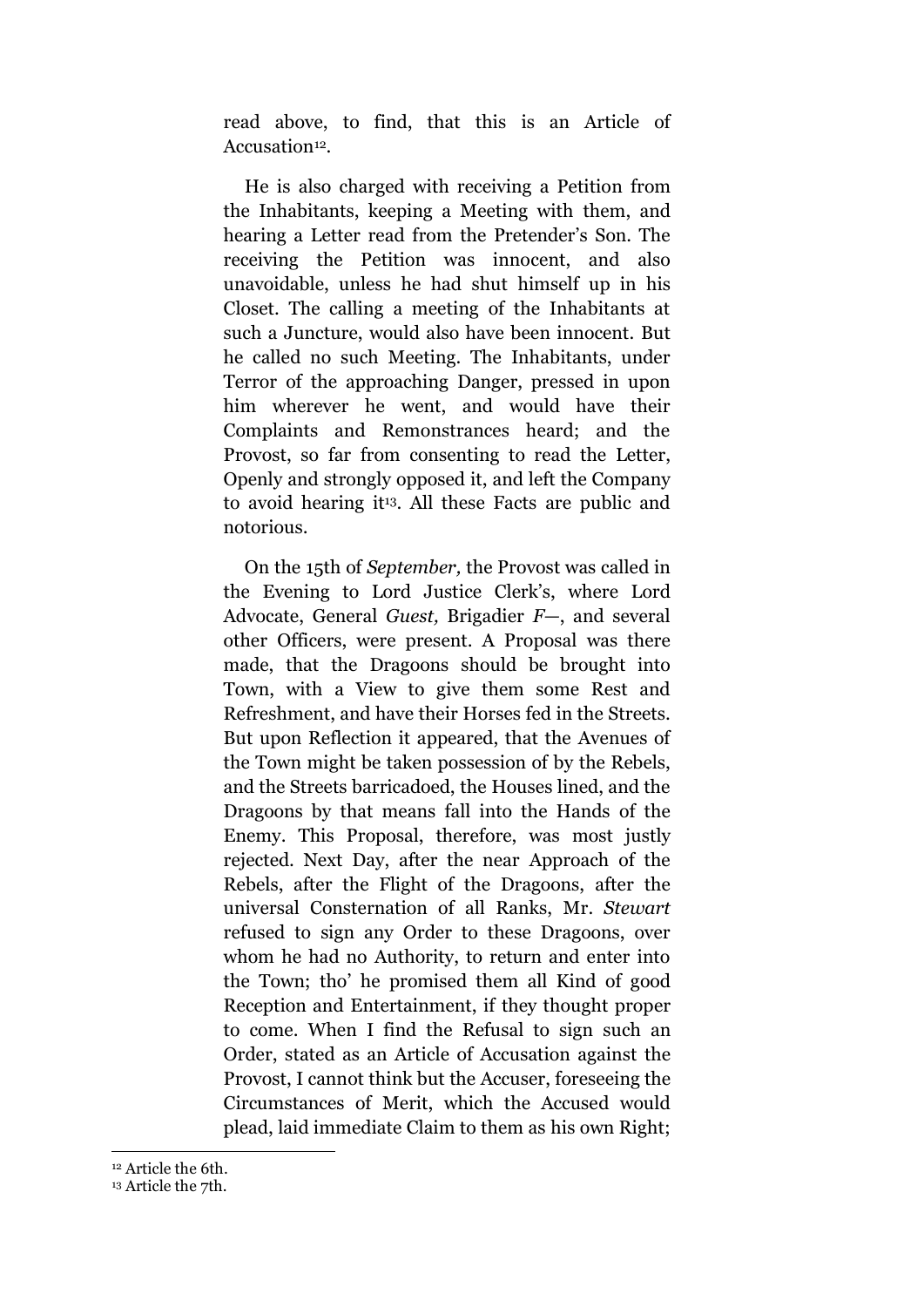like a prudent General, who takes Possession of those Eminences or strong Grounds, that may be of Service to the Enemy. This Observation is, indeed, applicable to almost all the Articles; there is scarce any of them but might he cited as a Proof of Mr. *Stewart's*  Vigilance, Prudence, Activity, or Moderation.

If the Volunteers, in the Hurry of so active a Day, as the 16th of *September,* waited some time for Orders, without receiving any; this is also made an Article of Charge<sup>14</sup>.

The 10th Article is of the same Force with all, the rest; tho' I shall not tire either you or myself, by narrating or refuting it. I shall only add a few Words, with regard to the *Eleventh* Article, which charges him with allowing the City Arms to fall into the Hands of the Rebels; because some People think there is a Foundation for this Charge, tho' they frankly allow all the rest to be frivolous, and even ridiculous,

*First,* Without mentioning the Insignificancy of these Arms, Mr. *Stewart* pleads, with regard to this Article, and with regard to all Articles, that have been, or may ever be charged against him, that, tho' Chief Magistrate, and President of the Town-Council, he was really but one Member, and had but one Vote. The supreme Command was in the Council. They were criminal, if there be any Crime. It is not, nor can, it be pretended, that he, in this or any other instance, opposed, or over-ruled, or contradicted their Determination.

*Secondly,* There had several Messages come from the Rebels, threatning Destruction; if the City either resisted or secreted their Arms. It is a Question whether the Magistrates, for the saving a few rusty Arms, ought in Prudence to have run the Risque of having these Threats executed, considering the known Barbarity of the Clans, and the then unknown Moderation of their Chieftains. But it is no Question, however the Magistrates had determined, that the People would have consented; and consequently, that secreting these Arms was absolutely impracticable.

<sup>14</sup> Article the 9th.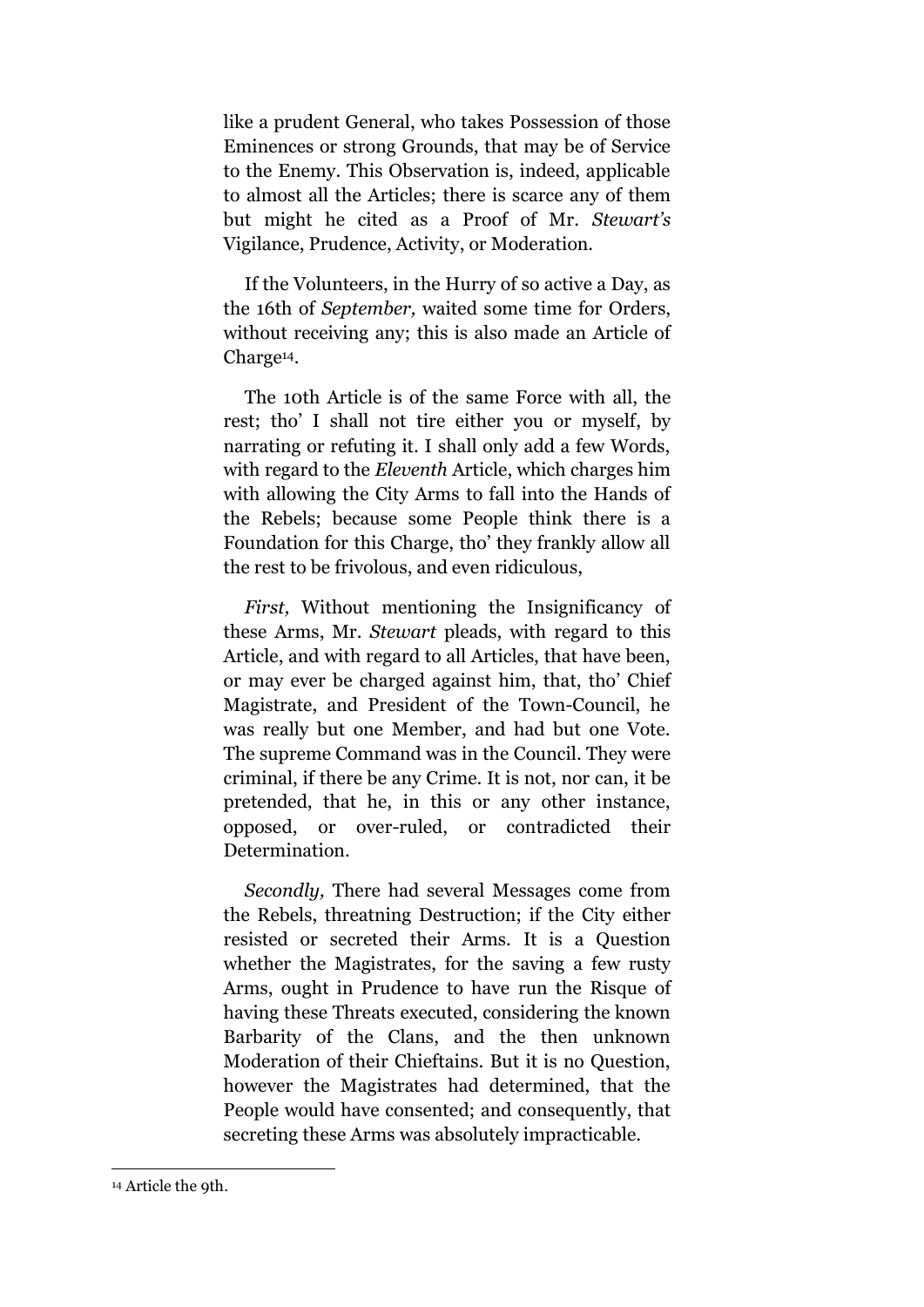*Thirdly,* Mr. *Stewart* showed all along a particular Attention to keep Arms out of the Hands of the Rebels. When it was proposed, after the News arrived of Sir *J— C—'*s being off *Dunbar,* to desire back again from the Castle the Arms which the Volunteers and the, *Edinburgh* Regiment had carried thither; the Provost apprehensive of the Consequences, rejected the Proposal; till he should see, as he said, a better Disposition in the Inhabitants, to make use of Arms. And he even sent a Message to General *Guest* in the Castle, informing him of the Constemation of the Town, and the little Authority which the Magistrates had, to force the Trained-Bands to deliver up their Arms; and desiring, at the same time, the General to send down a Party to carry up the Arms, or use some other Expedient to that Purpose.

*Fourthly,* It is proper to consider, in this the Uncertainty of the Situation to which the Magistrates and Council were reduced, during last and most distressing Scene of this unlucky Affair: Sometimes terrified with the immediate Approach of the Rebels; at other times, incouraged with some Prospect of Relief; even towards the End of this Period there were some hopes of the Return of the Dragoons. Nor was that Expectation quite over in the Meeting 0f the Council; until they heard the Rebels had entered the Town. Had the Dragoons, returned to the City, and animated the People in its Defence, the Charge against the Provost then, would have been inverted: Why did he send up the Arms to the Castle? Why did he carry them out of the way, when they might be instantly wanted for the Defence of the Town, and the near Approach of the Rebels made a Moment's Delay of great Consequence? And the Citation might have been adduced, which has been misapplied in the present Case, *Quod puncto sape temporis maximarum rerum occasiones amittuntur,* That Success in the greatest Affairs, frequently depends on a Moment.

But, *Fifthly,* what if Mr. *Stewart* should say (which indeed he has here no manner of Occasion for) that he was in the wrong; and that in the general Hurry and Consternation, it was difficult not to forget something.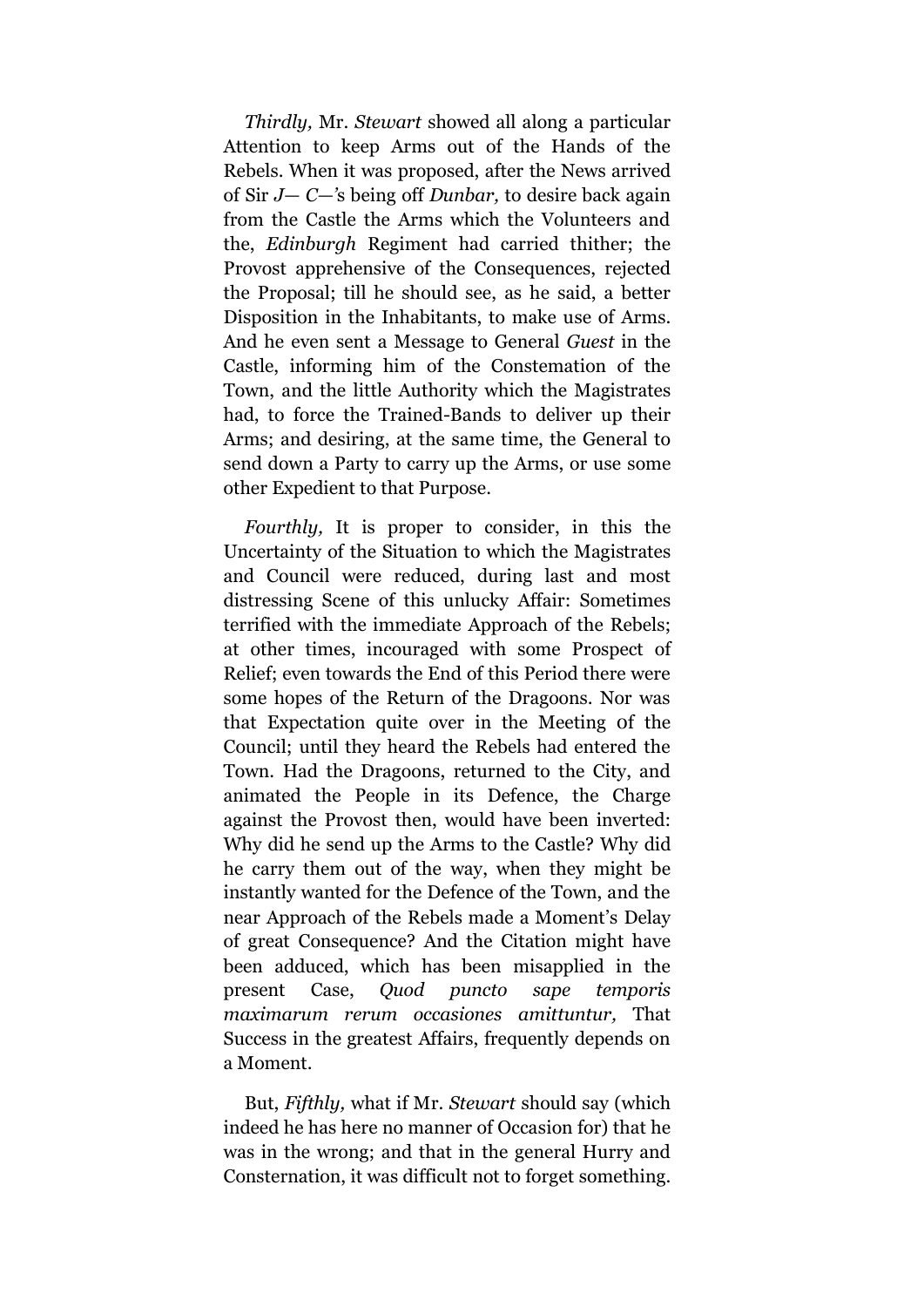Would any Man say this as a criminal Accusation against him. I grant, in War, it is never allowed a General to say, *Non cogitavi,* I did not think of it. *Marlborough* or *Eugene* might be ashamed of such an Excuse: But the Provost was bred to a different·Profession. And, I dare affirm, that even these great Generals, had they been ingenuous, might twenty times in their Lives, have made use of this Apology.

The *Twelfth,* and last Article is, if possible, still more extraordinary than all the rest. It makes: Provost the *Scape* Goat, and charges him with Sins of the whole People; because the People want Charity, and judge him criminal, therefore he must really be so. You may read, indeed, in your *Machiavel*, that, by a very peculiar and very absurd Law in the Republick of *Florence,* where-ever the popular Opinion condemned a Man, it was lawful for a certain Magistrate, called the *Gonfalioneré,* immediately to put him to death, without any Trial or Form of Process. I have, no Intention to deny, that Mr. *Stewart* would have fared very ill, had he been in *Florence* two Years ago; and had the present Provost been *Gonfalioneré.* Tho' now I believe he would have to submit himself to a popular Tribunal.

### *The People's Voice is odd, It is, and it is not the Voice of God.*

But tho' popular Clamours are not here, as in *Florence,* authorized by Law, it is plain, that, in Practice, at least in Mr. *Stewart's* Case, they draw very terrible Consequences after them. He was sensible of the Disadvantage he lay under; yet this would not discourage him from attending his Duty in Parliament. He put himself in to the Hands of his Enemies; for such the Ministry had become; nor need we be in the least surprized at it. He suffered a severe Confinement for some time; and tho' this was by Degrees remitted, yet still it continued a Confinement for fourteen Months, very grievous to any Man, and very prejudicial to a Man of Business.

I have been certainly informed, that, very often, when the Ministry, in prosecution of their usual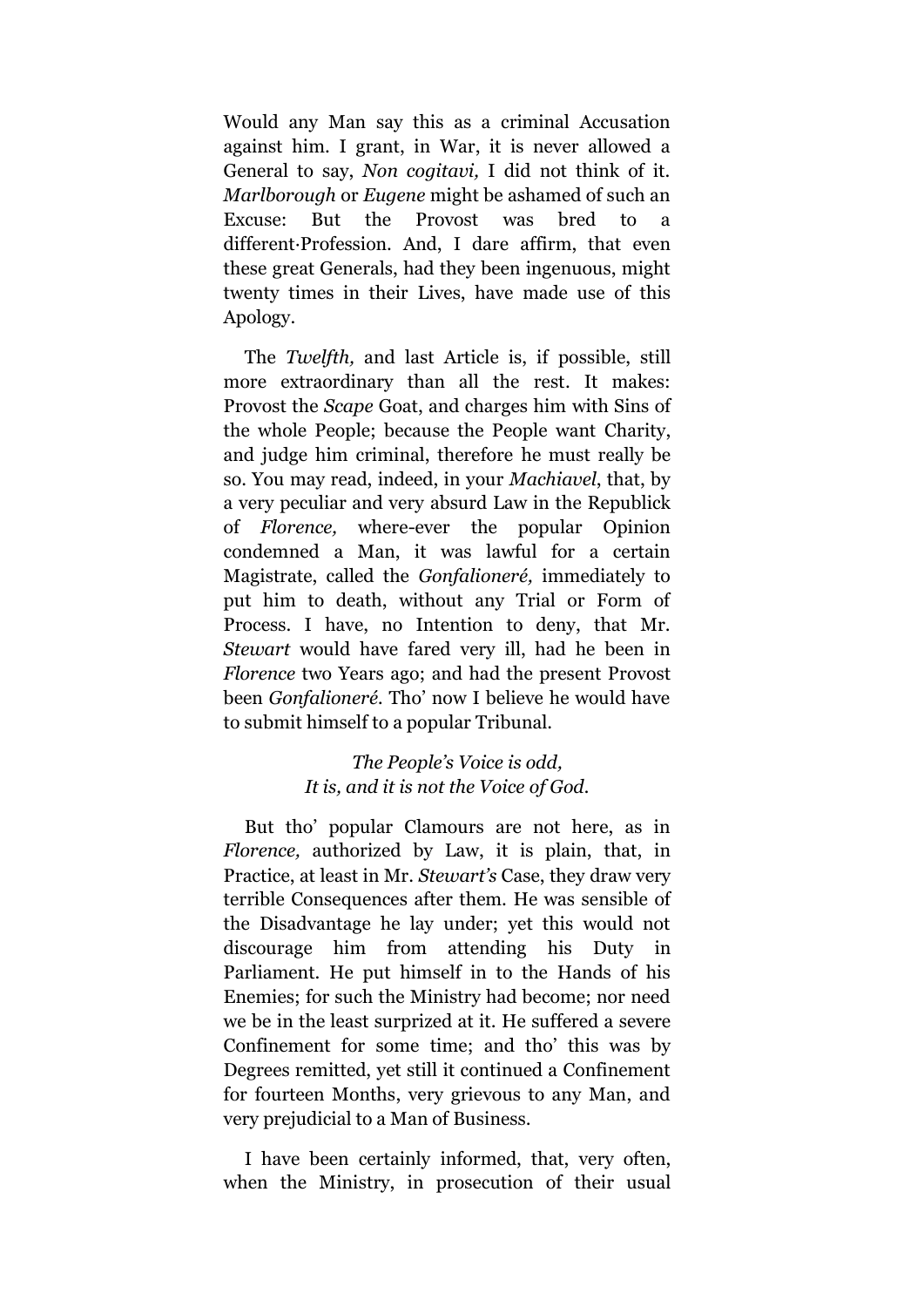Lenity, was resolved to give Mr. *Stewart* his Liberty, their Hands were continually stopped by a fresh Cargo of Lies and Calumnies imported to them from *Scotland;* and which it required some time to examine and discuss.

But when, at last, he got his Liberty, and had the Prospect of a fair Trial, this happy Time, which should put a Period to all his Sufferings, was continually protracted, in the most unaccountable Manner in the World. At the first Diet in *March,* he was put off till *June,* and afterwards till *August.* When every Thing was then ready for a Trial, the Prosecutor deserted the Diet, and Mr. *Stewart,* as well as the Public, imagined, that all was over, and that his Enemies, conscious of his Innocence, were to free him from all farther Prosecution. But he is again, it seems, to be brought on his Trial with additional Expence, and Vexation and Trouble. How long this may yet last is uncertain; and 'tis evident any Man might me ruined by the Continuation and Repetition of such a Practice: For which, it, seems, our Law provides no Remedy.

All these vexations Measures gave the more indignation, when we consider again it whom, and by whom, they are exercised. You are perfectly well acquainted with Mr. *Stewart,* and know him to be a good Magistrate, a good Friend, a good Companion, a fair Dealer: A Man in every Action of his Life, full of Humanity, Justice and Moderation.

The Government too, is surely the fullest of Mildness, Equity and Justice in the World. The present Instance is, I believe, the only one, in near sixty Years, of an innocent Man, that has ever lain under the least Oppression. If our Government is faulty in any Thing, 'tis rather in the opposite Extreme; and the present lines show sufficient Examples of it.

*The Town* of Edinburgh *was lost;* a most unexpected, and most unacountable Event surely! But what was it when the Battle of *Falkirk* was lost; when a numerous, a veteran and a brave Army fled before a Handful of Highlanders, whom they had scarce seen? I never heard that the Author of that Calamity has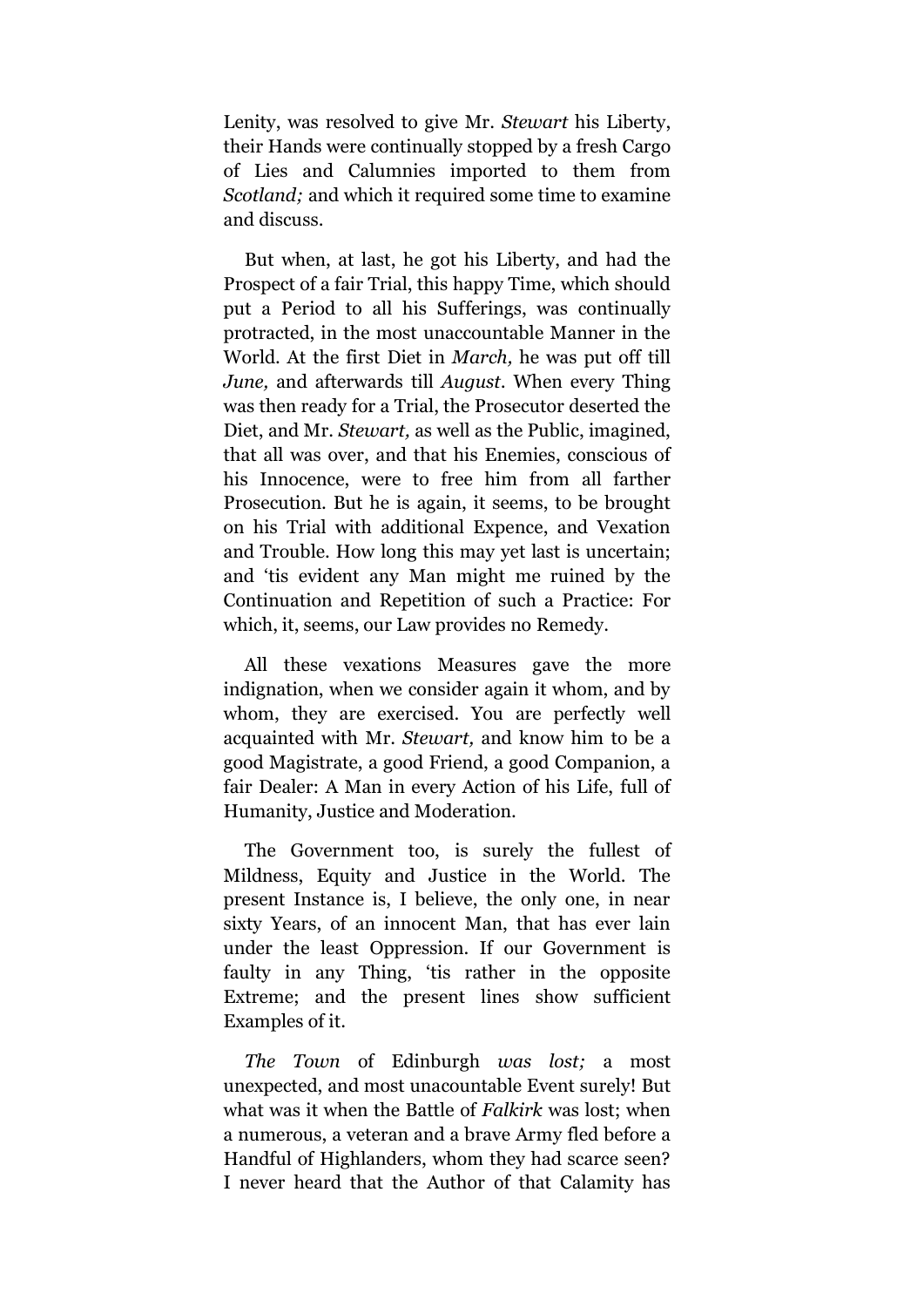been punished, or even questioned, or has met with the smallest Discouragement; I mean, from the higher Powers. For I was very well diverted, t'other Day, by the Account of a Sarcasm, he met with from a private Hand which was the severest in the World.

When the Army fled to *Linlithgow,* they immediately quartered themselves about in all the Houses and even in the Palace, where there dwelt, at that Time, a Lady noted for Wit and Beauty; who observing tl1eir disorderly Proceedings was apprehensive they would fire the Palace. She immediately went to remonstrate to a great General, and was received *pro solitâ suâ humanitate,* with his usual Humanity. Finding her Remonstrances vain, she took her leave in these Words, *To take care,* says she, *of King's House, is your Concern: For my Part, I can run from Fire as fast as any of you.*

So spoke the Cherub, and her grave Rebuke, Severe in youthful Beauty, added Grace Invincible. Abash'd the Devil stood, *&c. &c.*

It would, be cruel to mention the unfortunate K— t; and, I believe, since we live in an acquitting Age, every Body is glad he was acquitted. I have heard, that all the Winter after the Battle of *Preston,* he was carried about *London* in his Chair, with the Curtains drawn, to escape the Derision of the Mob; till the News of the Battle of *Falkirk* arrived, and then he pulled back the Curtains, and showed his Face and his r— R— to all the World. Thus the Reputation which the Hero of the *Colt-Bridge* was the chief Cause of depriving him of, the Hero of *Falkirk,* in a great Measure restored to him.

#### *Sæpe, premente Deo, fert Deus alter opem*.

I need not insist on the Mayor of *Carlisle,* Mr. *Pattison.* (not Paterson) who defended so gloriously a fortified Town against the Rebels.

I shall only say, If these Enormities pass unpunished, and Mr. *Stewart* alone the Victim there·are some People, to make Use of the Allusion of a witty Author, that resemble very much the Monster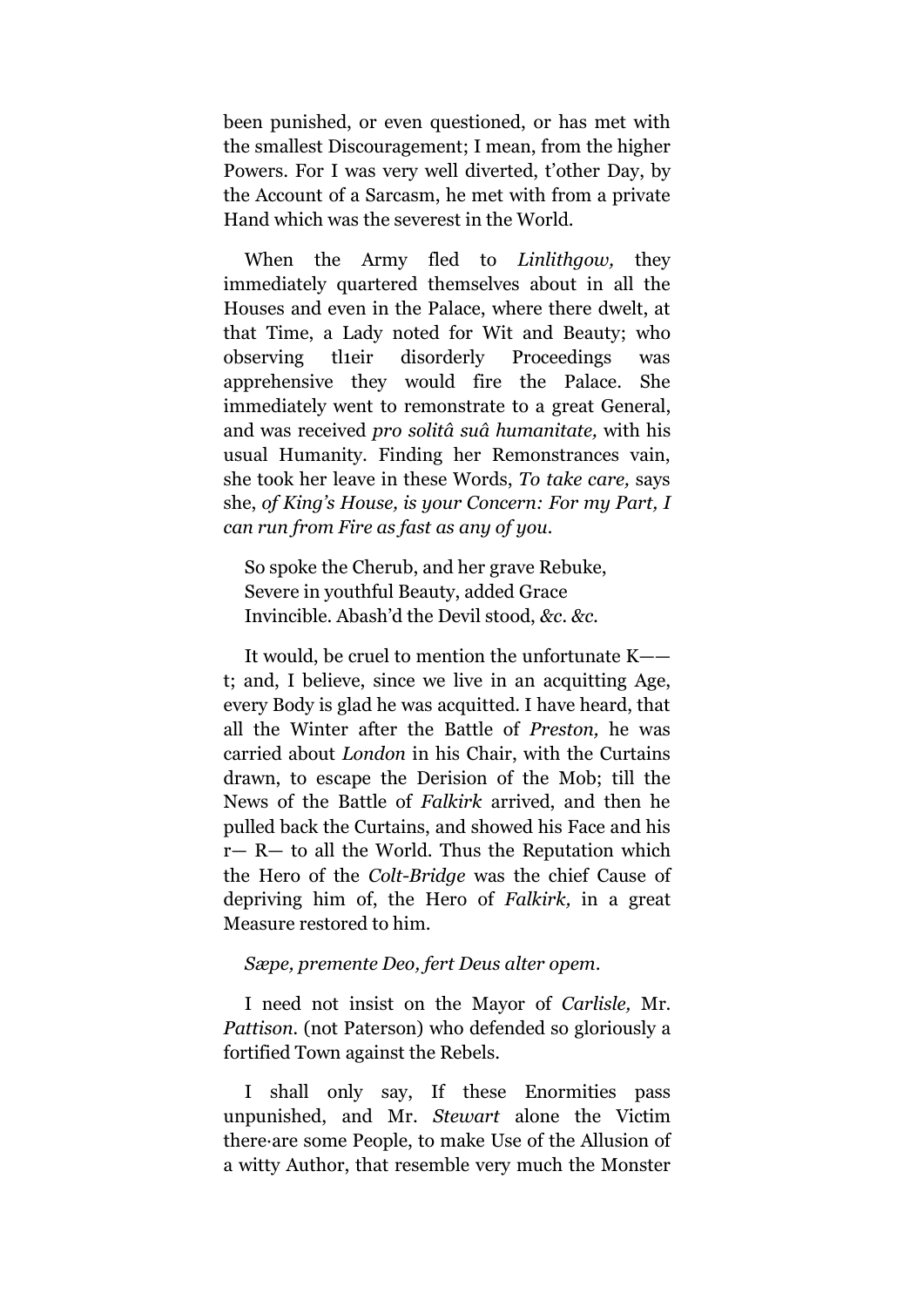in. *Rabelais,* that could swallow a Wind-mill every Morning to Breakfast, and was at last choaked with a Pound of Fresh Butter, hot from an Oven.

*I am &c*.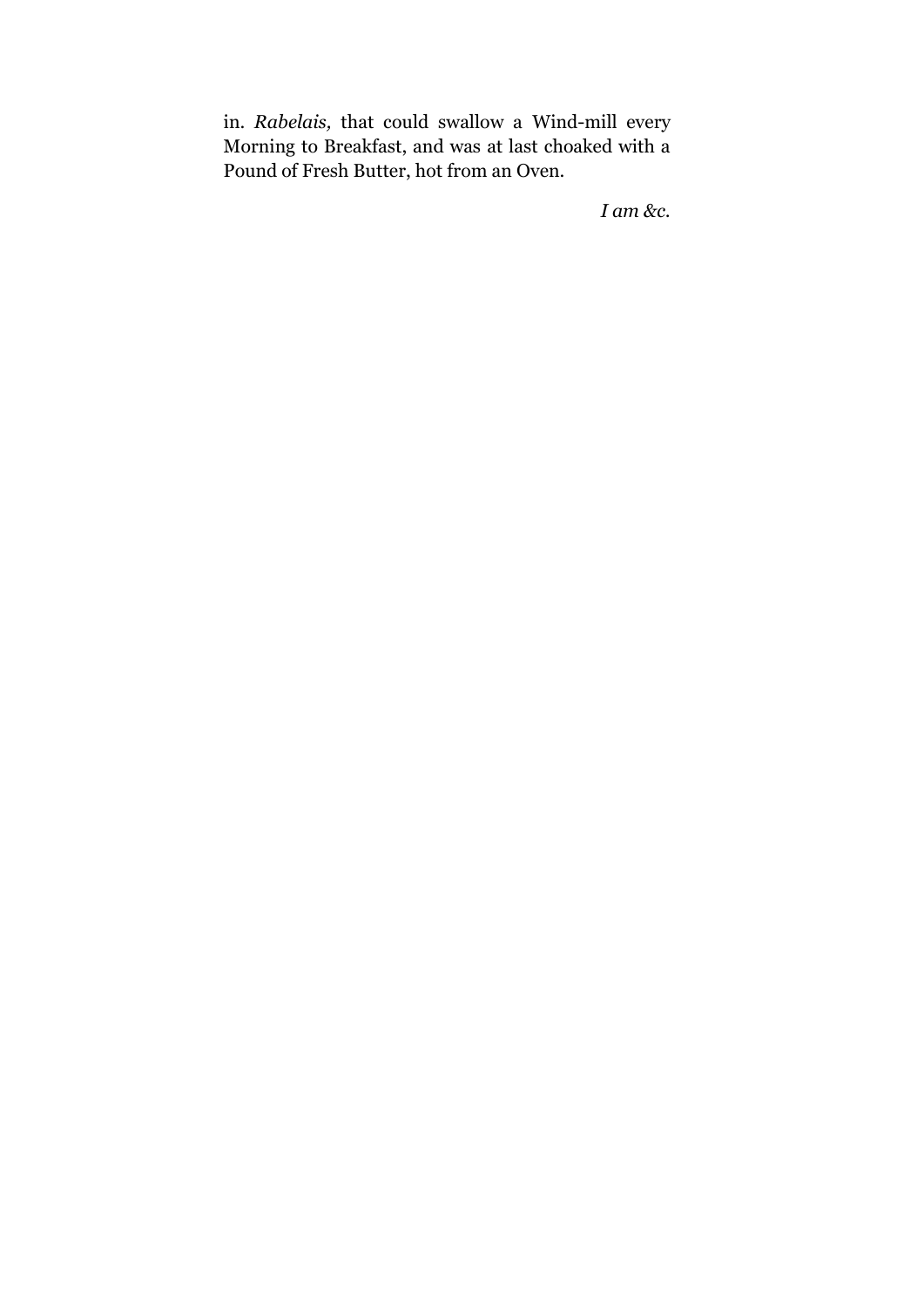## POSTSCRIPT

Intended to have sent this by———— but not being  $\begin{array}{l} \textbf{I} \text{ intended to have sent this by} \textbf{---} \textbf{--} \text{but not being} \\ \textbf{able to meet him before he left this Country, I was} \end{array}$ obliged to keep, it by me till this time, when I hear, to my great Satisfaction, that Mr. *Stewart* has been acquitted by the Jury *Nemine contradicente,* and that all the Facts contained in his Information, and in the foregoing Letter, were proved with an Evidence and Conviction, even beyond what he himself imagined. The Trial was the longest most solemn that ever was known in this Country; and the Judges were even obliged, by Necessity, to break through an established Custom and Law, and adjourned the Court, on Account of the absolute Impossibility of supporting, without Interruption, the Fatigues of so long a Trial. Mr. *Stewart* intended to have bridged their Trouble, by resting his Defence intirely, on the Pursuer's Evidence, without adducing a single Witness of his own: But he was over-ruled in this by his Council, who approved of the Confidence arising from Innocence, but still insisted upon having two Witnesses adduced, for all the principle Facts, upon which he grounded his Defence.

Several of the Jury had been Volunteers during the Rebellion, and all of them were particularly distinguished by their warm Zeal for the Government. As some People had been foolish enough to make this Trial a Party Business, all Mr. *Stewart's* Friends were alarmed, when they saw the Names of the Jury. For tho' they were sensible of the Probity of these Gentlemen, yet they dreaded their Prejudices, and were afraid that Truth and Innocence would not obtain so full a Triumph (as they did afterwards) over Passion and Party-Zeal.

I can assure you the King's Advocate did not want Keenness in this Affair, to give the mildest Appellation to his Conduct. And here I must inform you, that what I heard of his Speech suggested to me a Remark, which I had often made to the Honour of our Age and Nation, in one Particular, above the antient Times of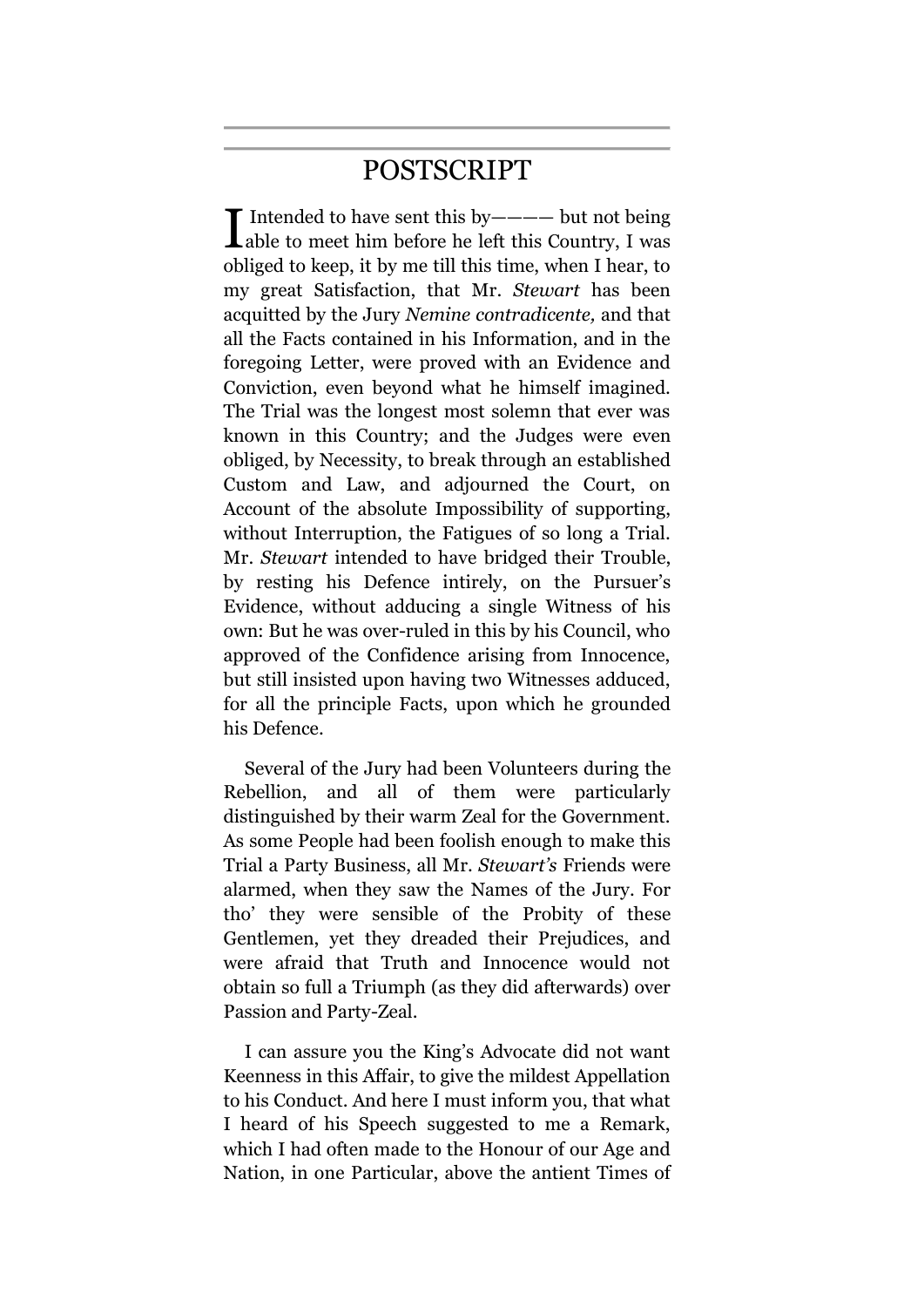*Greece* and *Rome.* Mr. *Grant* was very copious in insisting on the Suspicions this Country lay under with Regard to *Jacobitism,* the apparent Diffidence the Ministry had shewn to trust us with the Trials of the Rebels, the strong Conviction every one in *England* had of Mr. *Stewart's* Guilt, and the great scandal his Acquital would bring on the Country; to which he added, that a very slight Punishment was intended, a few Days imprisonment, and a small Fine, which one so rich as Mr. *Stewart* could easily bear. But though you know that such extraneous and popular Topicks as these, are very usual in all the Poems and Epilogues of *Cicero,* and even of *Demosthenes;* yet I can assure you this Imitation of the antient Orators was not at all approved of, either by the Jury or the By-standers.

You will be very much surprized, I suppose, to hear, that many of the *Whigs* have·betrayed such a furious Zeal on this Occasion, that they are mortified, or rather indeed inraged to the last Degree, that an innocent Man has been found innocent: And this has given Occasion to the opposite Party, to make his Acquital a Matter of infinite Triumph and Rejoicing; as much almost as the Defeat of *Val,* or the Surprizal of *Bergen-op-*zoom, or any other publick Calamity, that has ever befallen us. Whatever opposes or disappoints the Government will always be, without Distinction, a great Satisfaction to them.

I shall explain to you the great Difference betwixt a political and a religious *Whig*, in Order to account for these odd Transactions. The Idea I form of a political *Whig* is, that of a Man of Sense and Moderation, a Lover of Laws and Liberty, whose chief Regard to particular Princes and Families, is founded on a Regard to the publick Good: The Leaders of this party amongst us, are Men of great Worth, the President, for instance, and Lord Justice Clerk*,* especially the Former. I say, *especially the Former:* for tho' 'tis certain the Conduct of the Justice Clerk was altogether commendable, as far as the Circumstances and Situations, in which he was placed, would admit; yet that of the President has been so singularly good